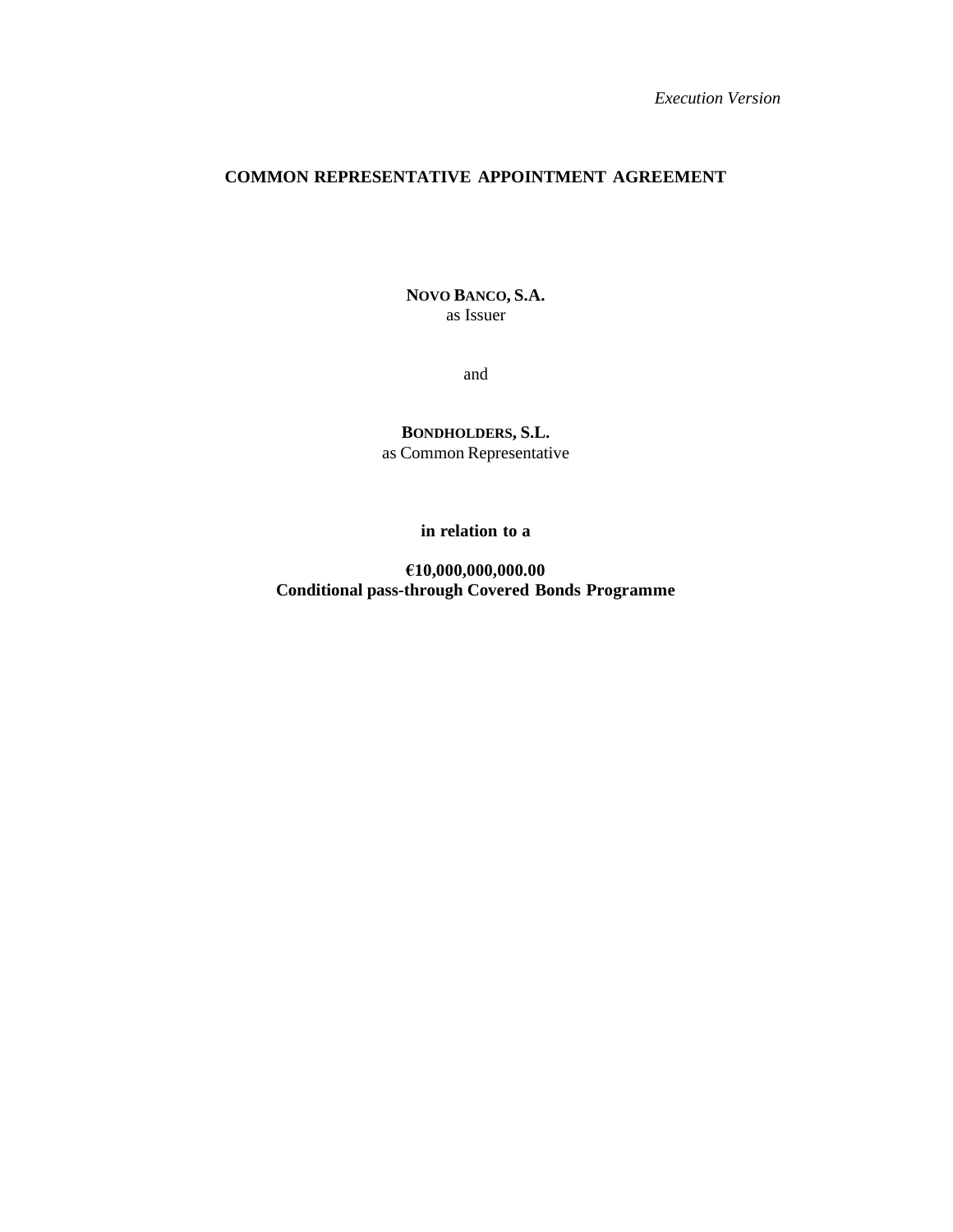#### **THIS AGREEMENT** is made on 23 October 2020.

#### BETWEEN:

- (1) **NOVO BANCO, S.A.**, a limited liability company (*sociedade anónima*), with its corporate seat at Avenida da Liberdade, no. 195, 1250-142 Lisbon, registered with the Commercial Registry Office with the single commercial and tax identification number 513 204 016, and a share capital of €5,900,000,000.00 (the "**Issuer**");
- (2) **BONDHOLDERS, S.L.,** with its registered office at Avenida De Francia 17, A, 1, 46023 Valencia (Spain), registered in the Commercial Registry of Valencia with the number B98604986, and a share capital of €19,196.00 (the "**Common Representative**" which expression includes any additional or successor common representative appointed from time to time pursuant to this Agreement).

#### **WHEREAS:**

- (A) The Issuer has entered into a Programme Agreement (as defined below) dated 5 October 2015, as amended and restated on 18 July 2019 and as amended and restated on 28 September 2020 (the "**Programme Agreement**") with the Dealers named therein, pursuant to which the Issuer may issue conditional pass-through covered bonds (as defined below) in an aggregate nominal amount of up to  $\epsilon$ 10,000,000,000.00 (or its equivalent in other currencies).
- (B) The Covered Bonds Law (as defined below) requires that the common representative be an entity authorized to perform investor representation services in a Member State of the European Union. Under the terms of the Agreement on the withdrawal of the United Kingdom of Great Britain and Northern Ireland from the European Union and the European Atomic Energy Community (2019/C 384 I/01), the United Kingdom is, since 1 February 2020, no longer a Member State of the European Union. However, during a transition period which will last until 31 December 2020, most EU rules and regulations will continue to apply in the United Kingdom. In this context, at the end of the abovementioned transition period, the initial common representative will no longer qualify under the Covered Bonds Law to act as the common representative of the holders of the Covered Bonds. Therefore, it is necessary to convene meeting(s) of the holders of the currently outstanding Covered Bonds to replace the initial common representative. As a consequence, it is intended to appoint BONDHOLDERS, S.L. to act as the Common Representative under the Programme, subject to its appointment in the aforementioned meeting(s) of holders of the currently outstanding Covered Bonds.
- (C) The Common Representative has agreed to act as common representative of the holders of Covered Bonds in accordance with the terms and conditions of the Covered Bonds and the provisions of this Agreement. Any Covered Bonds issued under the Programme on or after the date hereof shall be issued pursuant to this Agreement and any Covered Bonds outstanding for which the Common Representative has been appointed as common representative by the holders of the Covered Bonds shall be governed by this Agreement. This Common Representative Appointment Agreement does not affect any Covered Bonds issued under the Programme prior to the date hereof, except to the extent the Common Representative has been appointed by the holders of such Covered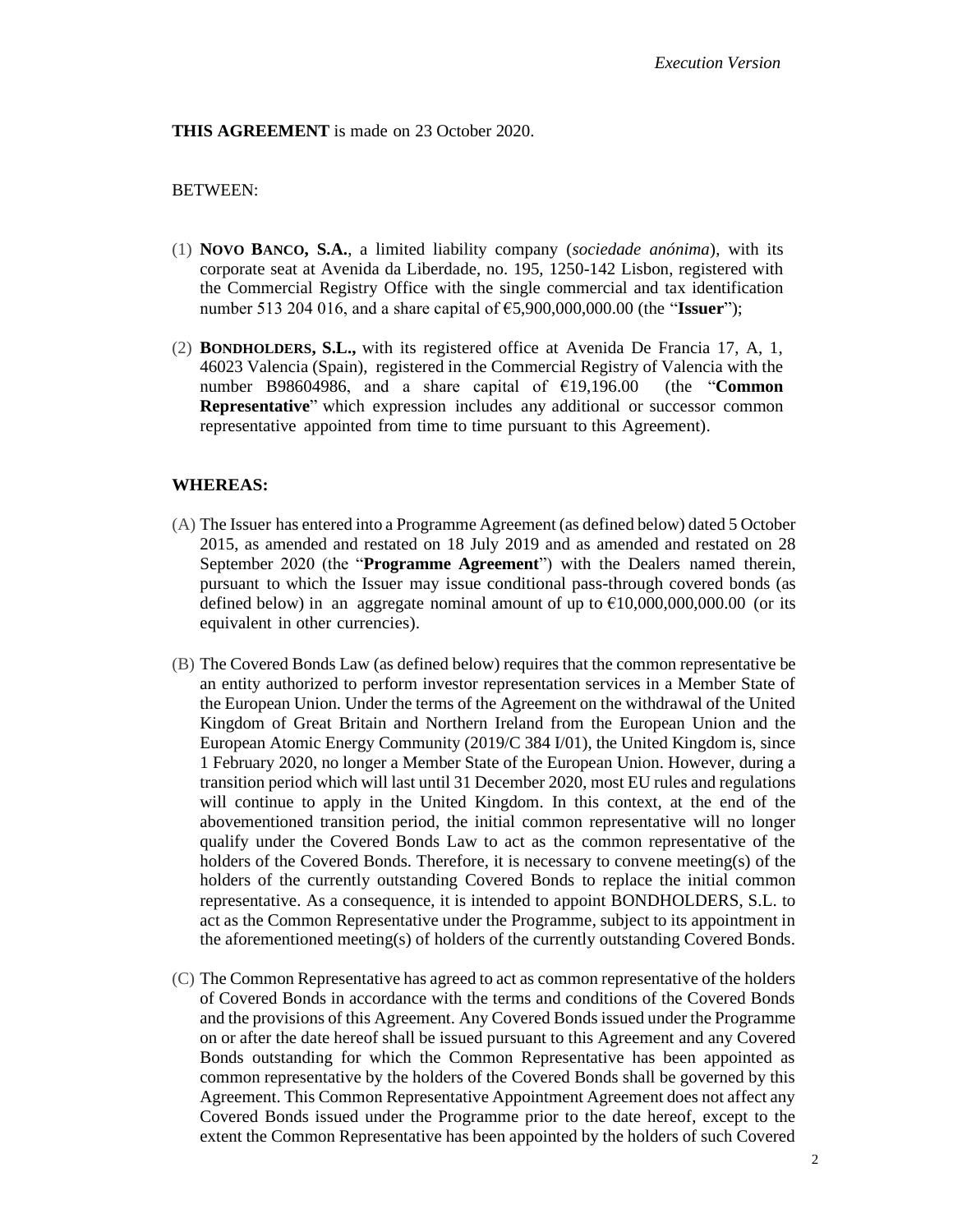Bonds issued under the Programme prior to the date hereof as common representative of the respective holders.

#### **IT IS HEREBY AGREED** as follows**:**

#### **1. DEFINITIONS AND INTERPRETATION**

1.1 Words and expressions defined in the Base Prospectus, the Programme Agreement, the Terms and Conditions or used in the applicable Final Terms (all terms as defined below) shall have the same meanings in this Agreement, except where the context requires otherwise or unless otherwise stated.

For the purposes of this Agreement:

"**Base Prospectus**" means the base prospectus, as revised, supplemented, amended or replaced from time to time by the Issuer, prepared in connection with the Programme;

"**Covered Bond**" means any conditional pass-through mortgage covered bond issued by the Issuer pursuant to the Covered Bonds Law in the form specified in the applicable Final Terms and "**Covered Bonds**" shall be construed accordingly;

"**Covered Bonds Law**" means the Portuguese legal framework applicable to the issuance of covered bonds, enacted by Decree-law no. 59/2006, of 20 March 2006, as amended from time to time;

"**Euronext Dublin**" means the Irish Stock Exchange plc trading as Euronext Dublin;

"**Final Terms**" means the final terms issued in relation to each Tranche of Covered Bonds (substantially in the form of Annex B to the Procedures Memorandum) and giving details of that Tranche and, in relation to any particular Tranche of Covered Bonds, applicable Final Terms means the Final Terms applicable to that Tranche;

"**Liabilities**" means, in respect of any person, any losses, damages, costs, charges, awards, claims, demands, expenses, judgments, actions, proceedings or other liabilities whatsoever including legal fees and any taxes and penalties incurred by that person, together with any VAT or other taxes charged or chargeable in respect of any of the sums referred to in this definition;

"**Programme**" means the  $\epsilon$ 10,000,000,000.00 Conditional pass-through Covered Bonds Programme established for the issuance of Covered Bonds by the Issuer as described in the Base Prospectus;

"**Programme Agreement**" means the agreement, dated 5 October 2015 entered into between the Issuer, the Arranger and the Dealers named therein, as amended and restated on 18 July 2019 and as amended and restated on 28 September 2020 and as may be amended from time to time;

"**Terms and Conditions**" means, in relation to the Covered Bonds, the terms and conditions applicable to the Covered Bonds and any reference to a particular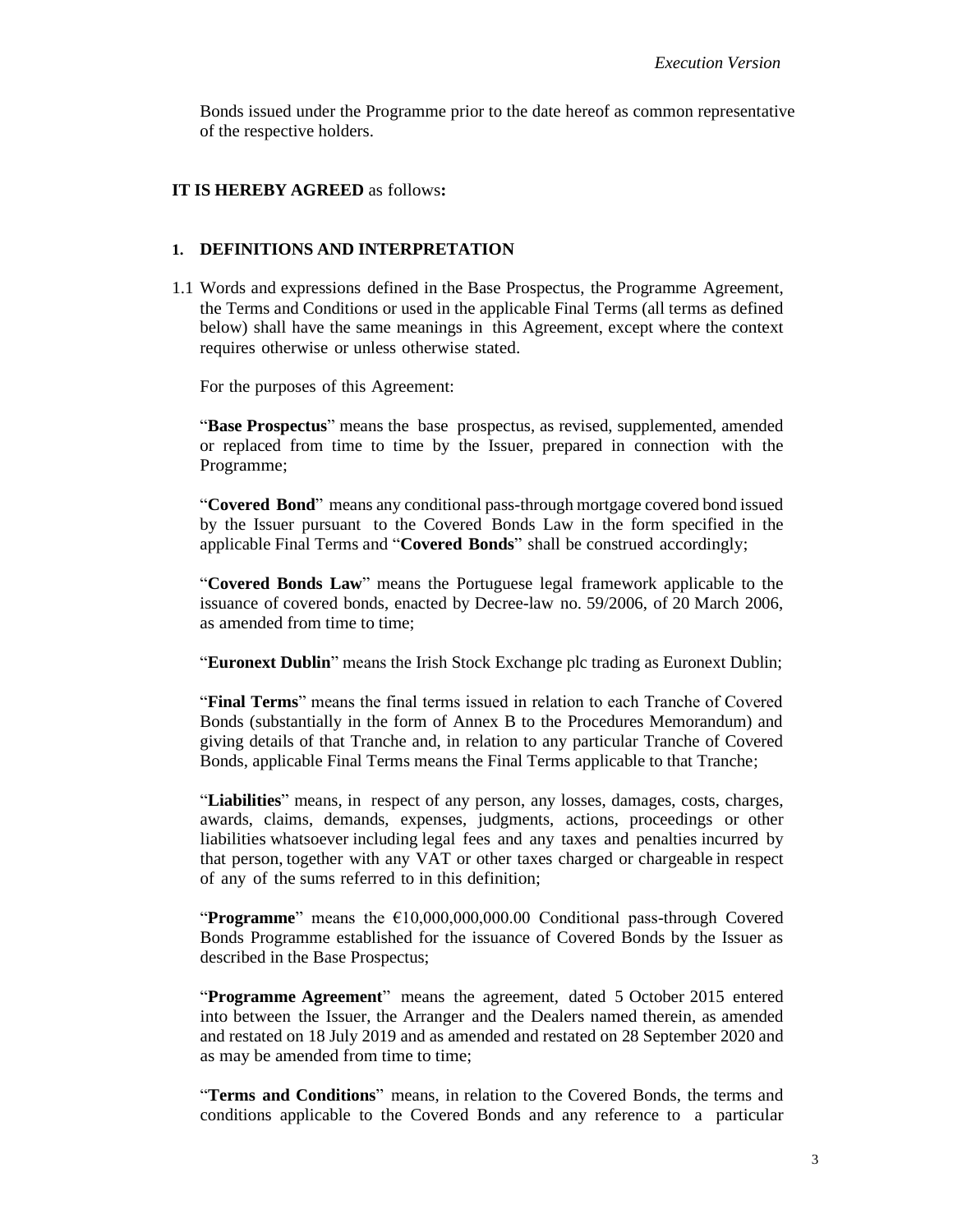numbered Condition shall be construed in relation to the Covered Bonds accordingly;

**"Voter"** means, in relation to any meeting of the holders of Covered Bonds, the bearer of a Voting Certificate or a proxy; and

"**Written Resolution"** means a unanimous resolution in writing signed by or on behalf of all holders of Covered Bonds of the relevant Series then outstanding, whether contained in one document or several documents in the same form, each signed by or on behalf of one or more such holders of Covered Bonds.

- 1.2 In this Agreement, clause headings are inserted for convenience and ease of reference only and shall not affect the interpretation of this Agreement.
- 1.3 All references in this Agreement to the provisions of any statute shall be deemed to be references to that statute as from time to time modified, extended, amended or re-enacted.
- 1.4 All references in this Agreement to an agreement, instrument or other document shall be construed as a reference to that agreement, instrument or document as the same may be amended, modified, varied, supplemented, replaced or novated from time to time.
- 1.5 All references in this Agreement to either Interbolsa or Euroclear and/or Clearstream, Luxembourg shall, wherever the context so permits, be deemed to include references to any additional or alternative clearing system approved by the Issuer and the Agent.
- 1.6 All references in this Agreement to any party to this Agreement or to any other Programme Document shall be deemed to include reference to any subsequent successor and permitted transferee and to any person who under the laws of the jurisdiction of incorporation or domicile of such party has assumed the rights and obligations of such party under this Agreement or such other Programme Document.
- 1.7 As used herein, in relation to any Covered Bonds which are to have a "listing" or to be "listed" (i) on Euronext Dublin, "listing" and "listed" shall be construed to mean that such Covered Bonds have been admitted to the Official List of Euronext Dublin and admitted to trading on the regulated market of Euronext Dublin and (ii) on any other Stock Exchange in a jurisdiction within the European Economic Area, "listing" and "listed" shall be construed to mean that the Covered Bonds have been admitted to trading on a market within that jurisdiction which is a regulated market for the purposes of the Markets in Financial Instruments Directive (Directive 2014/65/EU, as amended from time to time).
- 1.8 All references in this Agreement to a Directive include any relevant implementing measure of each Member State of the European Economic Area which has implemented such Directive.
- 1.9 Unless stated otherwise elsewhere, until the end of the transition period under the Agreement on the withdrawal of the United Kingdom of Great Britain and Northern Ireland from the European Union and the European Atomic Energy Community, references in this Agreement to the European Union and European Economic Area shall include the United Kingdom, and Member State is to be interpreted accordingly.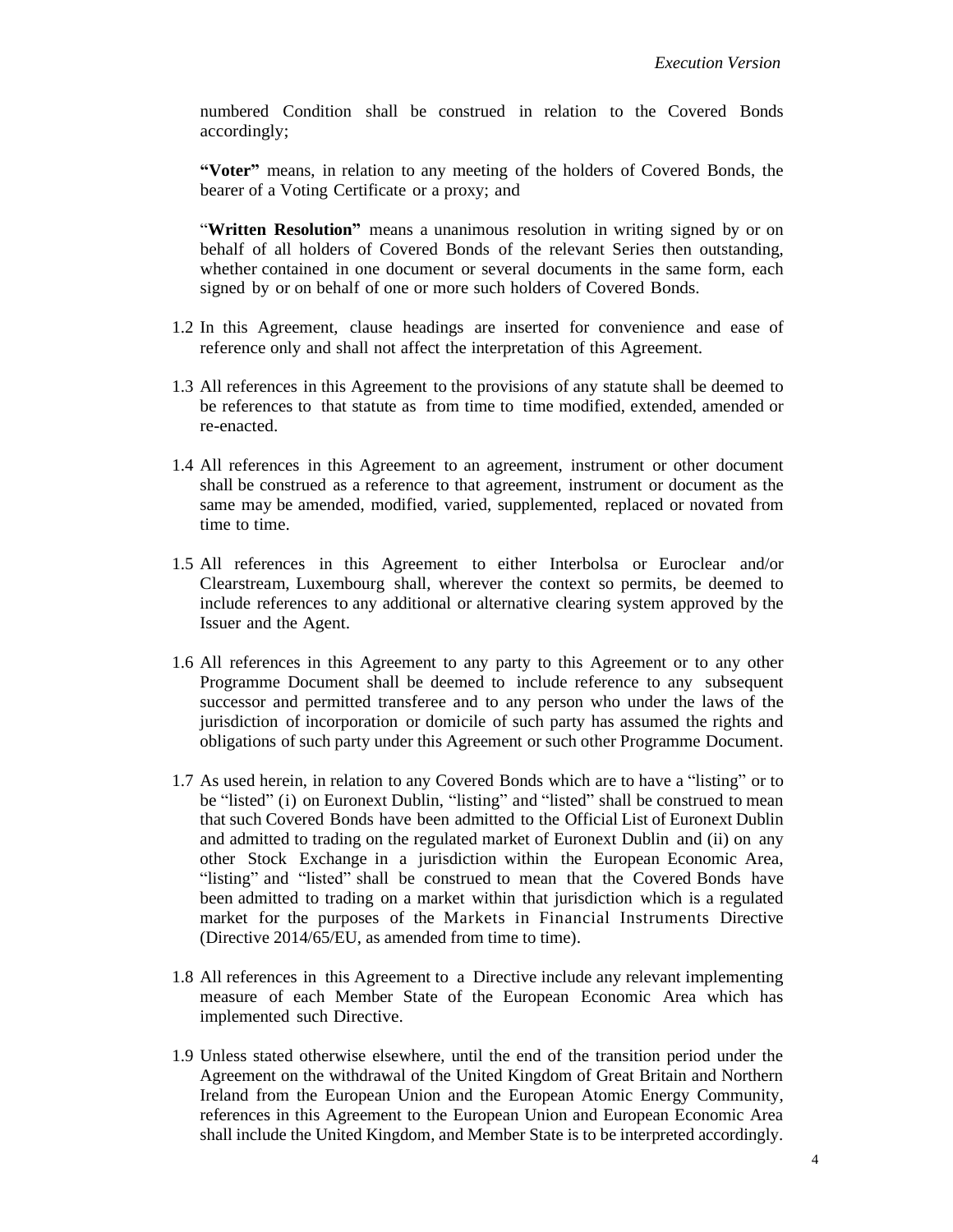# <span id="page-4-0"></span>**2. THE COMMON REPRESENTATIVE**

- 2.1 *Appointment:* Subject to the appointment of Bondholders, S.L. as the common representative of the holders of the outstanding covered bonds issued under the Programme until 31 December 2020 and further to the Issuer's Board resolution of 16 September 2020, Bondholders, S.L. is appointed and hereby accepts to act as representative of the holders of the Covered Bonds issued from time to time by the Issuer, pursuant to Article 14 of the Covered Bonds Law and in accordance with the terms and conditions of the Covered Bonds and the provisions of this Agreement. For the avoidance of doubt, if Bondholders, S.L. has not been appointed as the common representative of the holders of the outstanding Covered Bonds issued under the Programme until 31 December 2020, this Agreement shall be automatically terminated.
- 2.2 *Powers*: Without limitation, the Common Representative shall have the power to:
	- (a) exercise in name and on behalf of the holders of Covered Bonds from time to time outstanding all the rights, powers, authorities and discretions vested in the holders of Covered Bonds (in its capacity as the common representative of the holders of Covered Bonds pursuant to Article 14 of the Covered Bonds Law) by law, under this Agreement, or under the terms of the Terms and Conditions of the Covered Bonds or under any other Programme Document;
	- (b) represent the holders of Covered Bonds in court in any kind of legal proceeding; and
	- (c) implement the Resolutions of the meeting of the holders of Covered Bonds or any Written Resolution, including any Resolution deciding on the early redemption of the Covered Bonds.
- 2.3 The Common Representative represents and warrants that it complies with the eligibility criteria foreseen in the Covered Bond Law and the Portuguese Companies Code and shall exercise all its rights, powers, authorities and discretions and shall perform all of its obligations hereunder in accordance with the terms of this Agreement, the Terms and Conditions, the Covered Bonds Law the Portuguese Companies Code, and any other applicable laws or regulations.
- 2.4 *Meetings*: Subject to subclause [2.5](#page-5-0) below, in the exercise of all its rights, powers, authorities and discretions and the performance of all of its obligations hereunder, under the Terms and Conditions and under the Covered Bonds Law, the Common Representative:
	- (i) may in any circumstances convene a meeting of the holders of the Covered Bonds of any relevant series to:
		- (1) request instructions as to such exercise or performance or to request any clarification in relation to any instruction previously received; and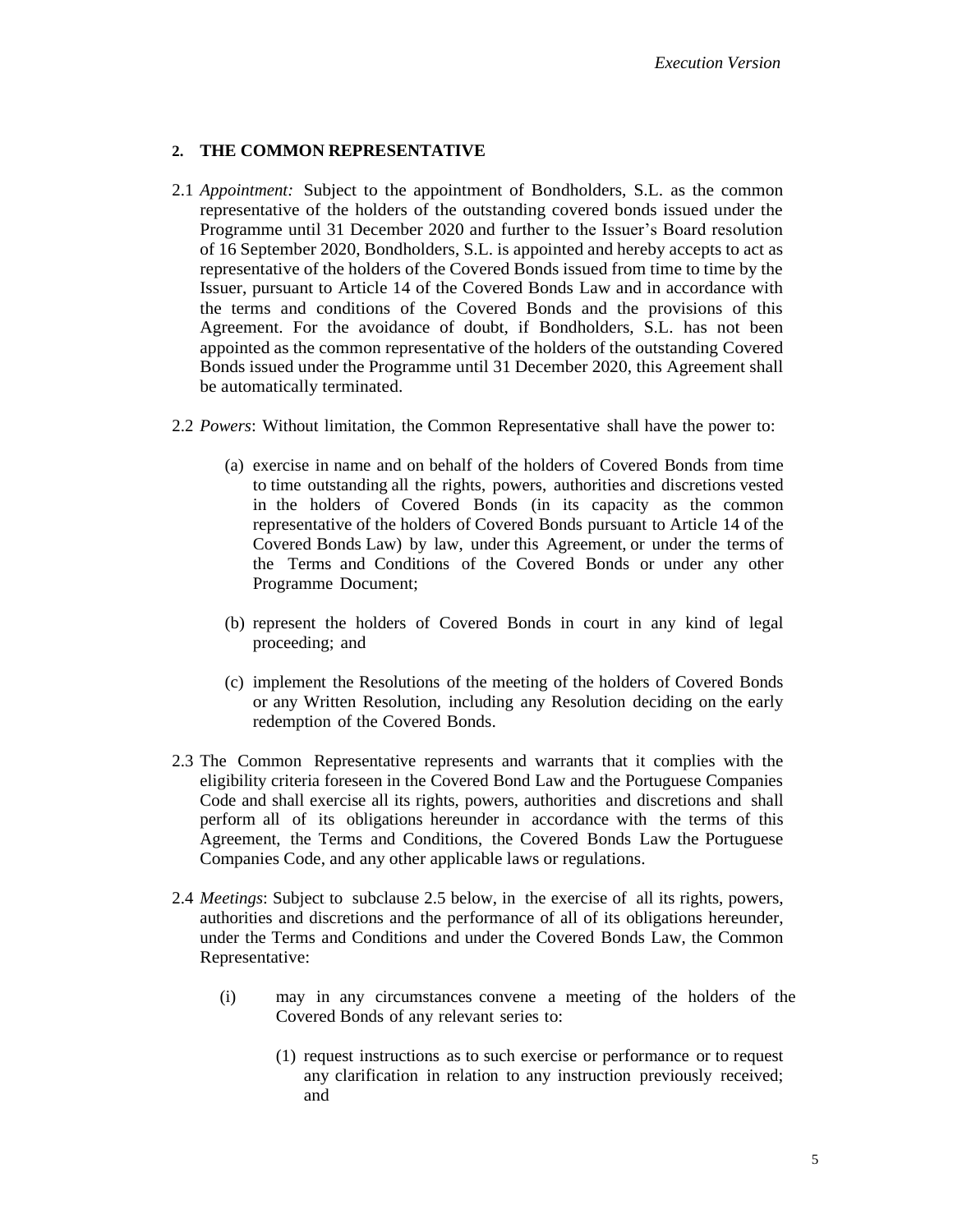(2) request to be provided with all means (including sufficient funds or any other appropriate financial indemnity or security) which, in its sole opinion (acting reasonably), are required to exercise such rights, powers, authorities and discretions or to perform such obligations;

and shall be entitled not to take any actions until (a) properly instructed by a Written Resolution or Resolution of the relevant holders of Covered Bonds, except in the situations not foreseen in clause  $6.1(k)$  $6.1(k)$ ("**Material Prejudice**"), and (b) provided with any such necessary financial or other means, and shall not be liable to any holder of Covered Bonds, to the Issuer or to any other person for any delay resulting from obtaining such instructions and/or means;

- (ii) shall act in accordance with any instructions contained in a Written Resolution or a Resolution validly passed by the holders of Covered Bonds of any relevant Series, provided that it has been provided with all means (including sufficient funds or any other appropriate financial indemnity or security) which, in its sole opinion (acting reasonably), are required to implement such Written Resolution or Resolution; and
- (iii) is under no obligation to act unless and until it has received instructions from the holders of the Covered Bonds (whether or not such instructions were requested by it and whether or not urgent action is required).
- <span id="page-5-0"></span>2.5 *Illegality*: Notwithstanding anything else contained in this Agreement, the Terms and Conditions or the other Programme Documents, the Common Representative may refrain from:
	- (i) doing anything which would or might in its opinion be contrary to any law of any jurisdiction or any directive or regulation of any agency of any state or which would or might otherwise render it liable to any person and may do anything which is, in its opinion (acting reasonably), necessary to comply with any such law, directive or regulation; and
	- (ii) taking any action in the name and on behalf of the holders of the Covered Bonds or exercising any rights, powers, authorities and discretions vested in it under this Agreement, the Terms and Conditions or under the Covered Bonds Law which would require the Common Representative to expend or risk its own funds or otherwise incur any financial liability in the performance of its duties or the exercise of any right, power, authority or discretion hereunder, under the Terms and Conditions and under the Covered Bonds Law (a) if it has not been provided with the necessary sufficient funds therefore or (b) if it has grounds to believe that the repayment of such funds or adequate indemnity against, or security for, such risk or liability is not assured to it, and the Common Representative shall not be liable to any holder of Covered Bonds, the Issuer or any other person for doing so.
- 2.6 *Action on an invalid resolution:* Should the Common Representative be sued by any holder of Covered Bonds or any other person in an action brought to invalidate or to set aside a Resolution or Written Resolution pursuant to Article 356 of the Portuguese Companies Code, it should be under no obligation to take any action to defend such suit or otherwise unless and until it is instructed so to do by a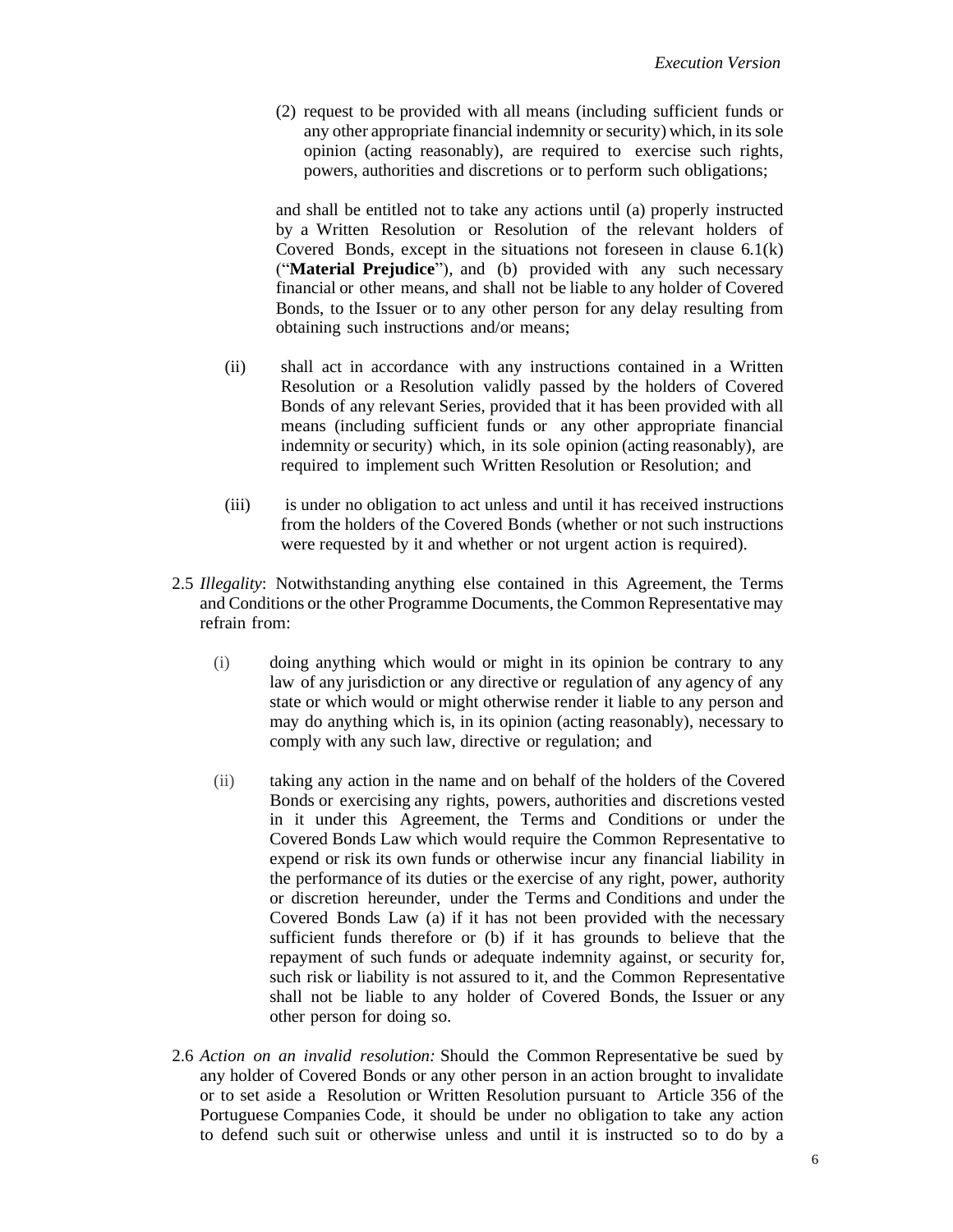Resolution or Written Resolution of the holders of the Covered Bonds of the relevant Series and provided it is also indemnified and/or secured to its satisfaction.

- 2.7 *Holders of the Covered Bonds*: Whilst the Covered Bonds are held through Interbolsa, any reference in this Agreement and in the Terms and Conditions to the "holder" of a Covered Bond is to the owners of the Covered Bonds as specified in the individual securities ownership accounts held with any Interbolsa Participant and includes the beneficial owners of those Covered Bonds as specified in the accounts with Euroclear or Clearstream, Luxembourg holding their interest through any Interbolsa Participant.
- 2.8 *Common Representative Appointment Agreement is part of the Terms and Conditions:* Pursuant to and in accordance with Article 14.4 of the Covered Bonds Law this Agreement forms part of the Terms and Conditions.

## **3. REPRESENTATIONS AND COVENANTS UNDER THE PROGRAMME DOCUMENTS**

- 3.1 *Representations and Warranties:* The Issuer gives certain representations and warranties to the holders of the Covered Bonds and to the Common Representative (in its capacity as common representative of the holders of Covered Bonds) on the terms set out in clause 4 of the Programme Agreement with reference to the "Dealers" being understood as references to the holders of the Covered Bonds and/or to the Common Representative (as the case may be).
- 3.2 *Covenants:* The Issuer covenants with the Common Representative (in its capacity as common representative of the holders of Covered Bonds) on the terms set out in clause 5 of the Programme Agreement with references to the "Dealers" being understood as references to the holders of Covered Bonds and/or to the Common Representative (as the case may be) and agrees to comply with those provisions of the Terms and Conditions and the other Programme Documents that are expressed to be binding on it and to perform and observe the same.

# **4. ENTITLEMENT TO TREAT HOLDER AS OWNER**

- <span id="page-6-0"></span>4.1 *Deemed absolute owner:* The Issuer, the Common Representative, the Agent and any Paying Agent may deem and treat the holder of any valid certificate issued pursuant to Article 78 of the Portuguese Securities Code by an Interbolsa Participant as the absolute owner of such Covered Bond (whether or not such Covered Bond shall be overdue) for all purposes. Except as ordered by a court of competent jurisdiction or as required by applicable law, the Issuer, the Common Representative, the Agent and the Paying Agents shall not be affected by any notice to the contrary and shall make payments thereon accordingly.
- 4.2 *Payments valid:* All payments made to a holder of any Covered Bond treated as an owner of such Covered Bonds in accordance with clause [4.1](#page-6-0) shall be valid and, to the extent of the sums so paid, effective to satisfy and discharge the liability for the monies payable upon the Covered Bonds.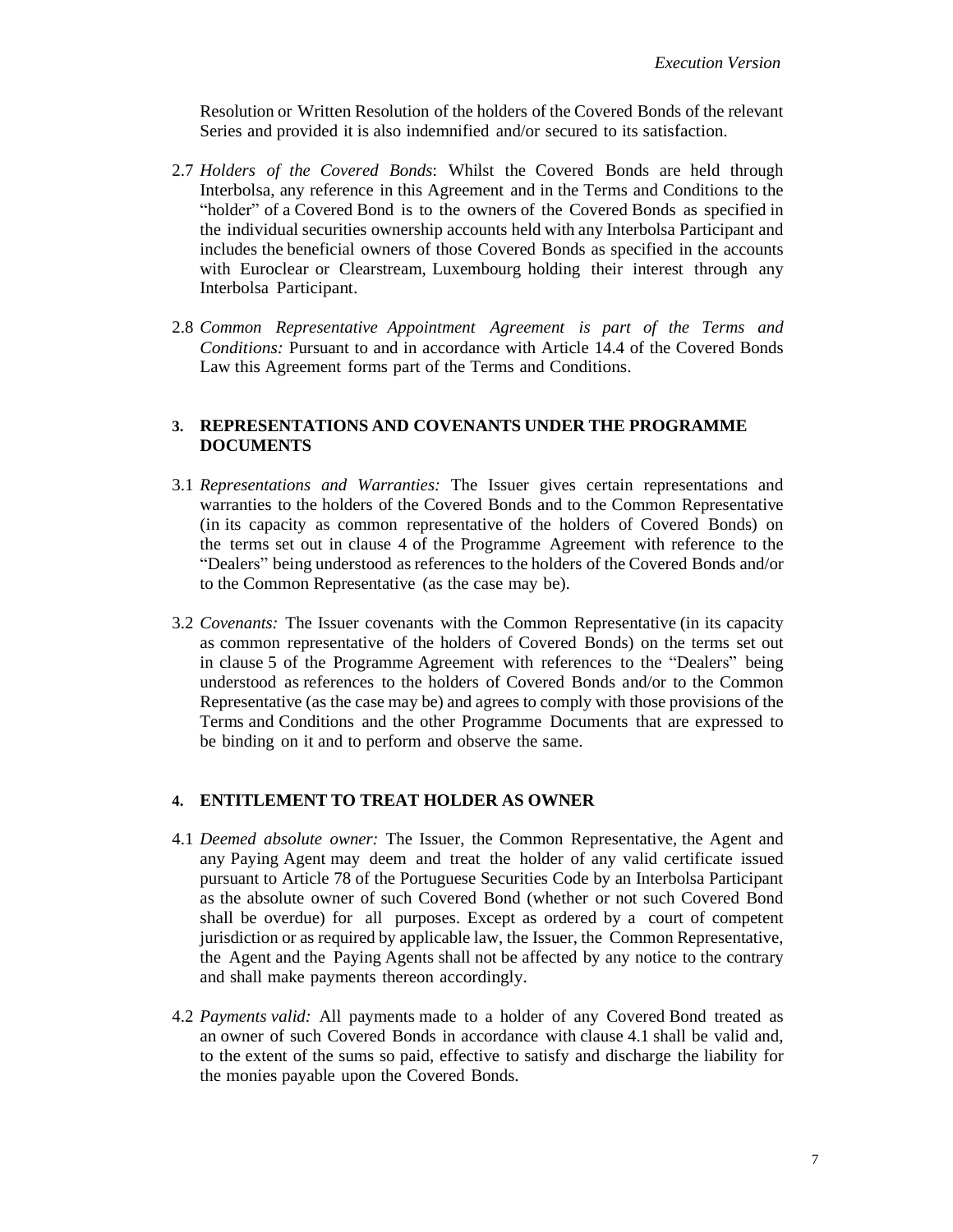# **5. DELIVERY OF AN ACCELERATION NOTICE AND PROCEEDINGS**

- 5.1 *Acceleration Notice*: The circumstances in which the Common Representative shall deliver an Acceleration Notice, the conditions applicable to delivery of an Acceleration Notice and the consequences of delivery of an Acceleration Notice are set out in Condition 9 in the Terms and Conditions.
- 5.2 *Proceedings*: The circumstances in which the Common Representative may initiate proceedings to enforce (i) its rights in its capacity as common representative of the holders of Covered Bonds pursuant to Article 14 of the Covered Bonds Law and under this Agreement and/or (ii) the rights of the holders of the Covered Bonds in respect of the Covered Bonds and under the other Programme Documents are set out in Condition 9.2 in the Terms and Conditions.
- 5.3 *Directions to the Common Representative:* Subject to claus[e 2](#page-4-0) above, the Common Representative shall be bound to act or shall not be bound to act in accordance with directions from the holders of Covered Bonds in accordance with the provisions of Condition 9.2 in the Terms and Conditions.
- 5.4 *No action by holders of Covered Bonds:* The Common Representative shall be entitled to act as provided in Condition 9 in the Terms and Conditions and the holders of Covered Bonds shall have their rights to act limited in accordance with the provisions of such Condition.

# **6. RIGHTS OF THE COMMON REPRESENTATIVE**

# <span id="page-7-1"></span><span id="page-7-0"></span>6.1 **Reliance on information**

- (a) *Advice:* The Common Representative may seek and may act on the opinion or advice of, or a certificate or any information obtained from, any lawyer, banker, valuer, surveyor, broker, auctioneer, accountant or other expert of good standing and reputation (whether obtained by or addressed to the Common Representative, the Issuer, the Agent or a Paying Agent) and for the purposes of bringing or defending any action it can instruct any reputable law firm authorised to practice in the relevant jurisdiction and shall not be responsible (subject to the terms set out in clause 6.6 of this Agreement) for any liabilities resulting from it so acting, provided that the Common Representative has used reasonable care in the selection of the before mentioned entities.
- (b) *Transmission of Advice:* Any opinion, advice, certificate or information referred to in subclause [6.1](#page-7-0)[\(a\)](#page-7-1) above may be sent or obtained by letter, e-mail or fax transmission and the Common Representative shall not be liable for acting on any opinion, advice, certificate or information purporting to be so conveyed although the same contains some error or is not authentic, unless such error or non-authenticity is, in the opinion of the Common Representative (acting reasonably), manifest.
- (c) *Certificate of Directors or Authorised Signatories:* The Common Representative may call for (on reasonable grounds), and shall be at liberty to accept (on reasonable grounds), a certificate signed by two directors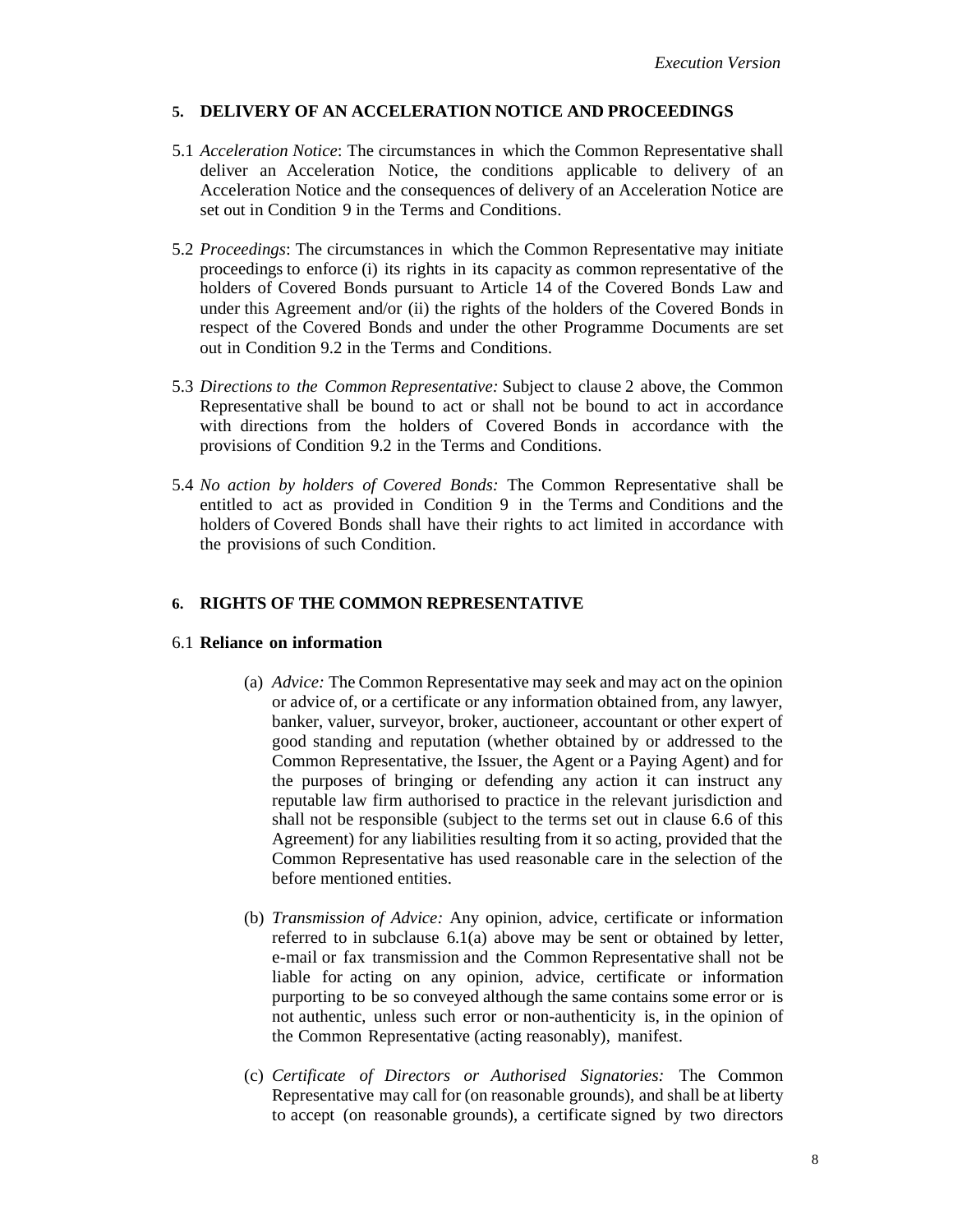and/or two authorised signatories of the Issuer or of any party to any Programme Document (or other person duly authorised on its behalf):

- (i) as to any fact or matter *prima facie* within the knowledge of the Issuer; and
- (ii) to the effect that any particular dealing, transaction or step or thing is, in the opinion of the person so certifying, reasonably necessary to the Issuer,

as sufficient evidence that such is the case, and the Common Representative shall not be bound in any such case to call for further evidence or be responsible for any liability that may be occasioned by its failure to do so and in any event (without limitation) shall be entitled to assume the truth and accuracy of any such certificate without being required to make any further investigation in respect thereof.

- (d) *Resolution or direction of holders of Covered Bonds:* The Common Representative shall not be responsible for acting upon (i) any Written Resolution or (ii) any resolution purporting to be a Resolution passed at any meeting of holders of Covered Bonds in respect of which minutes have been made and signed or (iii) a direction or request of the required percentage of holders of Covered Bonds, even though it may subsequently be found that there was some defect in the calling of the meeting of holders of Covered Bonds or that for any reason the Resolution purporting to have been passed at any meeting of holders of Covered Bonds or Written Resolution was not valid or binding upon the holders of Covered Bonds.
- (e) *Reliance on certification of clearing system:* The Common Representative may call for and shall be at liberty to accept and place full reliance on the facts stated in a certificate or letter of confirmation purporting to be signed on behalf of either Interbolsa, Euroclear, Clearstream, Luxembourg or any other relevant clearing system in relation to any matter, and the Common Representative shall not be liable to the Issuer or any holder of Covered Bonds by reason only of such acceptance or reliance.
- (f) *Certificates of other parties:* The Common Representative shall be entitled to call for and rely upon a certificate, reasonably believed by it to be genuine, of:
	- (i) any of the parties to the Programme Documents, in respect of every matter and circumstance for which a certificate is expressly provided for under this Agreement, the Terms and Conditions or the other Programme Documents;
	- (ii) the Cover Pool Monitor as to the compliance by the Issuer of the requirements established in the Covered Bonds Law in relation to the Cover Pool;
	- (iii) the Auditor(s) or, if applicable, the liquidator (if any) of the Issuer as to the amounts to be paid to the holders of Covered Bonds; and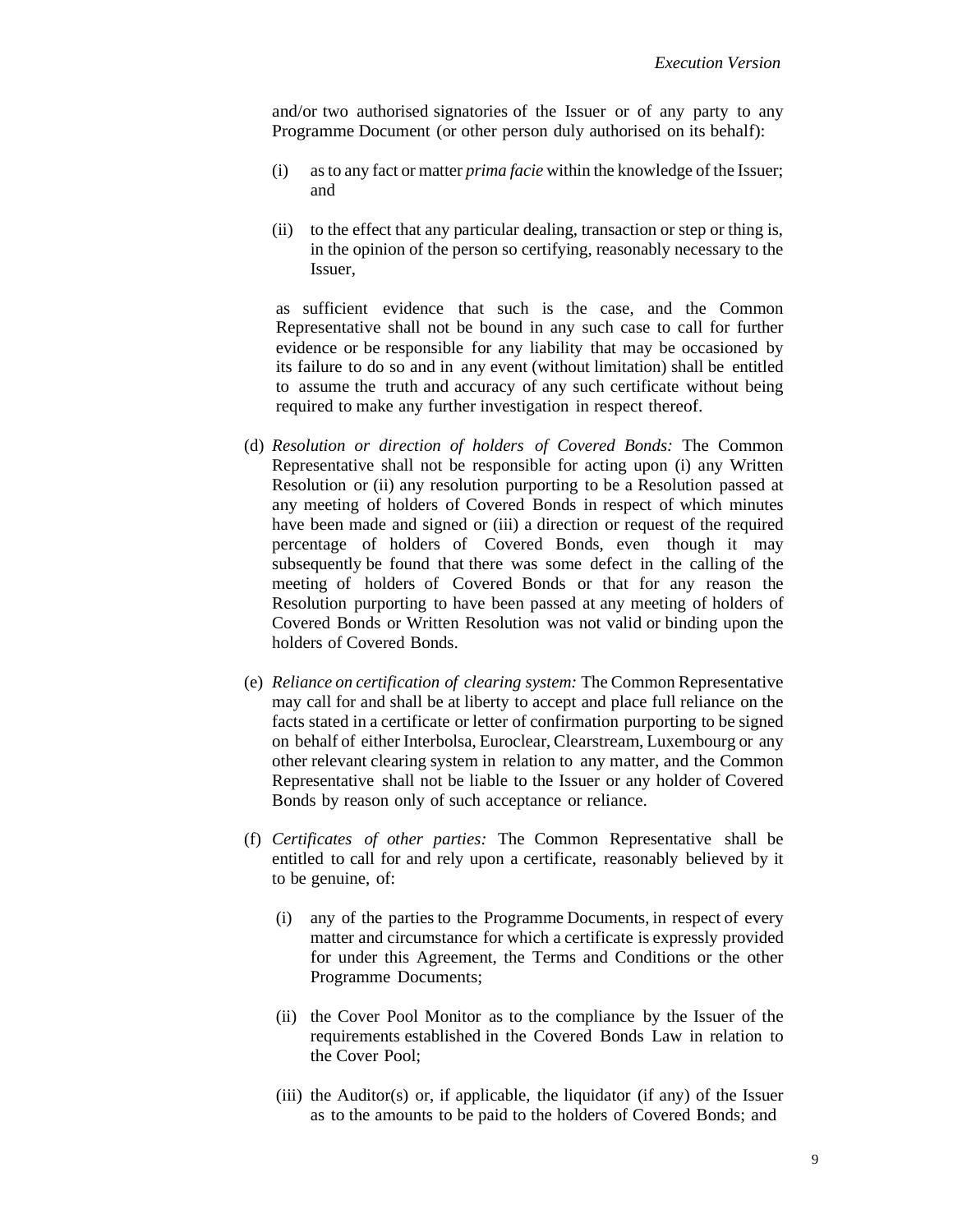(iv) the Issuer, as to the Issuer having sufficient funds to make an optional redemption under the Terms and Conditions,

as sufficient evidence thereof, and the Common Representative shall not be bound in any such case to call for further evidence or be responsible for any liability or inconvenience that may be occasioned by its failing to do so.

- (g) *Covered Bonds purchased, redeemed or held by or for the benefit of the Issuer:* In the absence of knowledge or express notice to the contrary, the Common Representative may assume without enquiry (other than requesting a certificate of the Issuer) that no Covered Bonds have been purchased or redeemed, or are otherwise for the time being held by or for the benefit of the Issuer.
- (h) *Common Representative not responsible for investigations:* The Common Representative shall not be responsible for, or for investigating any matter which is the subject of, any recital, statement, representation, warranty or covenant of any person contained in this Agreement, the other Programme Documents, the Covered Bonds or any other agreement or document relating to the transactions herein or therein contemplated or any document received from the Issuer (including pursuant to Article 359(1) of the Portuguese Companies Code) or for the execution, legality, effectiveness, adequacy, genuineness, validity, enforceability or admissibility in evidence thereof and shall assume the accuracy and correctness thereof, nor shall the Common Representative, by execution of this Agreement or any other Programme Document, be deemed to make any representation as to the validity, sufficiency or enforceability of either the whole or any part of this Agreement or any other Programme Document.
- (i) *Information*: except where otherwise expressly provided for in the Programme Documents, any information provided to the Common Representative under the terms of this Agreement, the Programme Documents and Article 359.1(d) of Portuguese Companies Code shall be considered as received for information purposes only and, accordingly, the Common Representative is not and will not be expected to routinely review or monitor such information, subject to its duty to comply with the mandatory provisions of Portuguese Law.
- (j) *Cover Pool Monitor and Servicing*: the Common Representative has no obligation to monitor or supervise the Cover Pool Monitor or to appoint any substitute to a Cover Pool Monitor and, after the delivery of an Acceleration Notice, has no obligation to assume the role or the responsibilities of the Substitute Credit Institution that may be appointed pursuant to Article 5(3) of the Covered Bonds Law to manage and liquidate the receivables of the Cover Pool.
- <span id="page-9-0"></span>(k) *Material Prejudice:* If, in connection with the exercise of its powers and discretions the Common Representative is of the opinion that the interests of the holders of Covered Bonds of any one or more Series would be materially prejudiced thereby, the Common Representative shall not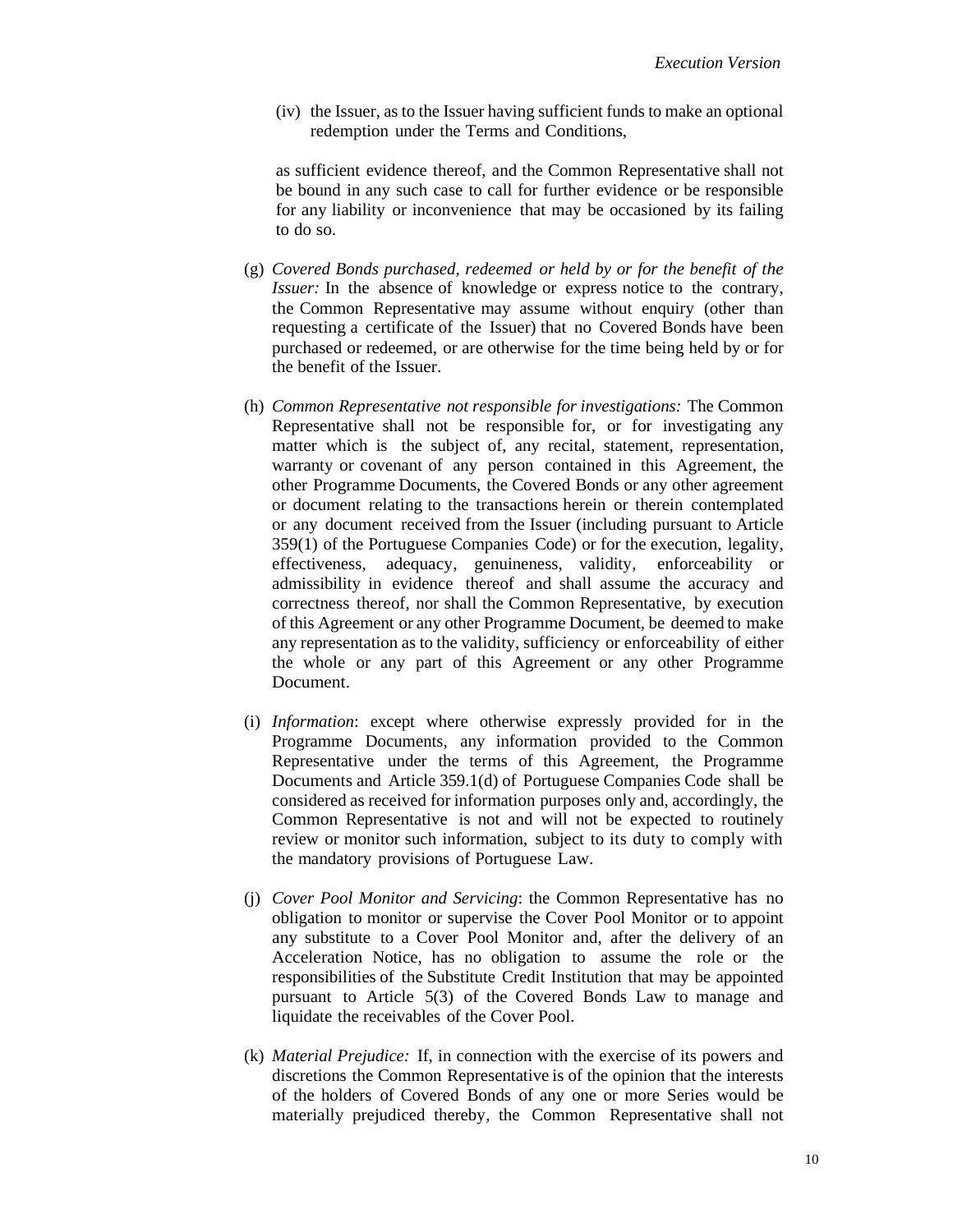exercise such powers and discretions without the approval of such holders of Covered Bonds by a Resolution or by a Written Resolution.

(l) *Modification and Waiver:* The Common Representative may concur with the Issuer and the other parties to the Programme Documents to a correction or modification to such Programme Documents or waive or authorise any breach or proposed breach of any Programme Document in the name and on behalf of the holders of the Covered Bonds provided that any such modification, waiver or authorisation (i) has been approved by a Resolution or Written Resolution of the holders of the Covered Bonds of the relevant Series; (ii) is, in the opinion of the Common Representative (acting reasonably), of a formal, minor or technical nature; (iii) is, in the opinion of the Common Representative (acting reasonably), made to correct a manifest error, or (iv) is, in the opinion of the Common Representative (acting reasonably), not materially prejudicial to the interests of the holders of the Covered Bonds of any Series.

#### 6.2 **Common Representative's powers and duties**

- (a) *Insolvency Event:* The Common Representative shall not be bound to give notice to any person of the execution of this Agreement or the other Programme Documents or to take any steps to ascertain whether any Insolvency Event or a default under the other Programme Documents has occurred and, until it shall have actual knowledge or express notice to the contrary, the Common Representative shall be entitled to assume that no Insolvency Event or a default under the Programme Documents has occurred and that the Issuer is observing and performing all the obligations on its part contained in the Covered Bonds, the other Programme Documents and under this Agreement and no event has occurred as a consequence of which any of the Covered Bonds may become repayable.
- (b) *Consideration of the interests of the holders of Covered Bonds*: In the exercise of its rights, powers, authorities and discretions under the Terms and Conditions, this Agreement and any other Programme Document or under the law, the Common Representative will have regard to the interests of the holders of Covered Bonds of any Series as a class and will not be obliged to have regard nor will be responsible for any consequence for individual holders of Covered Bonds, in particular as a result of such holders being connected in any way with a particular territory or the taxing jurisdiction of any authority. Whenever the Terms and Conditions, this Agreement or any other Programme Document or the Final Terms of any Series of Covered Bonds give the Common Representative a right to take any action or to omit to take any action where it determines that a particular matter is or is not materially prejudicial to the interests of the holders of Covered Bonds of any given Series, in determining whether any matter is or is not materially prejudicial to the interests of the holders of Covered Bonds of any Series, the Common Representative shall be entitled to assume that the matter will not be materially prejudicial to the interests of the holders of Covered Bonds of any given Series if it does not adversely affect the rating of the Covered Bonds of such Series then outstanding.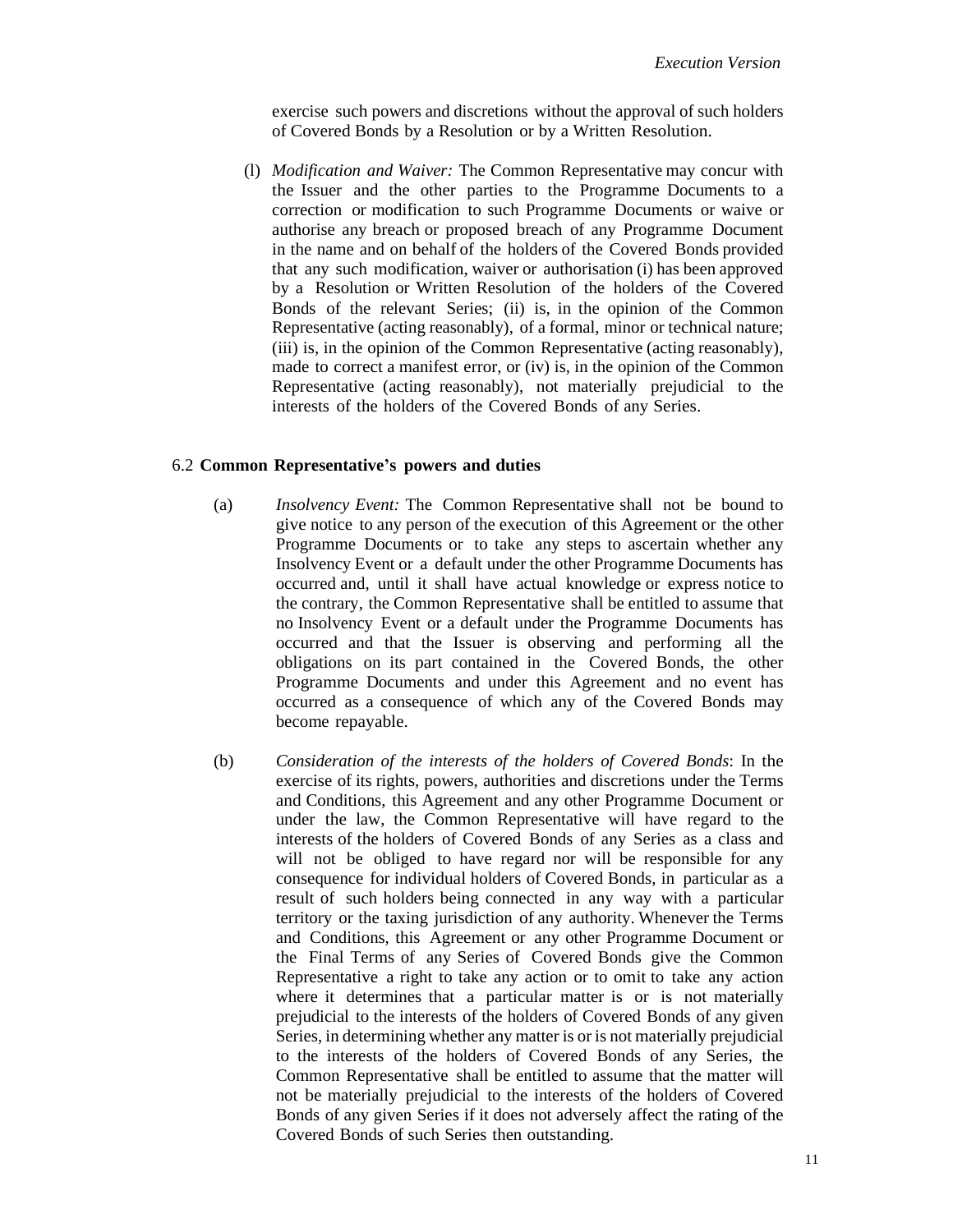- (c) *Common Representative's discretion:* Save as expressly otherwise provided herein or in the other Programme Documents, the Common Representative shall have absolute discretion as to the exercise or nonexercise as regards all the powers, authorities and discretions vested in it by this Agreement, the other Programme Documents or by operation of law subject to its compliance with the mandatory provisions of law and the obligations under this Agreement. The Common Representative shall not be responsible for any liability that may result from the exercise or nonexercise of any discretion vested in it by this Agreement, the Terms and Conditions, the Programme Documents or the law. Whenever the Common Representative is, under the provisions of this Agreement or the other Programme Documents, bound to act at the request or direction of the holders of Covered Bonds or upon a Written Resolution or a Resolution passed at a meeting of the holders of the Covered Bonds, the Common Representative shall nevertheless not be so bound, unless first indemnified and/or secured to its satisfaction against all actions, proceedings, claims and demands to which it may render itself liable and all Liabilities which it may incur by so doing.
- (d) *Common Representative's consent:* Any consent given by the Common Representative for the purposes of this Agreement, the Covered Bonds and the other Programme Documents may be given on such terms and subject to such conditions (if any) as the Common Representative may require in its absolute discretion and may be given retrospectively.
- (e) *Application of proceeds:* The Common Representative shall not be responsible for the receipt or application by the Issuer of the proceeds of the issue of the Covered Bonds.
- (f) *No obligation to monitor performance:* The Common Representative shall be under no obligation to monitor or supervise the performance by the Issuer or any other party to any Programme Document of its respective obligations under the Programme Documents or under the Covered Bonds or any other Programme Document and shall be entitled, in the absence of actual knowledge of a breach of obligation, to assume that each such person is properly performing and complying with its obligations.
- (g) *Maintenance of Rating:* The Common Representative shall not be responsible for the maintenance of any ratings attributed to any Series of Covered Bonds.
- (h) *Determination of questions:* The Common Representative as between itself and the holders of Covered Bonds (if any) shall have full power to determine all questions and doubts arising in relation to any of the provisions of this Agreement and every such determination, whether made upon a question actually raised or implied in the acts or proceedings of the Common Representative, shall be conclusive and shall bind the Common Representative, the holders of the Covered Bonds (if any).
- (i) *Replacement of Transaction Parties:* The Common Representative shall have no obligation to take any action to terminate the appointment of, or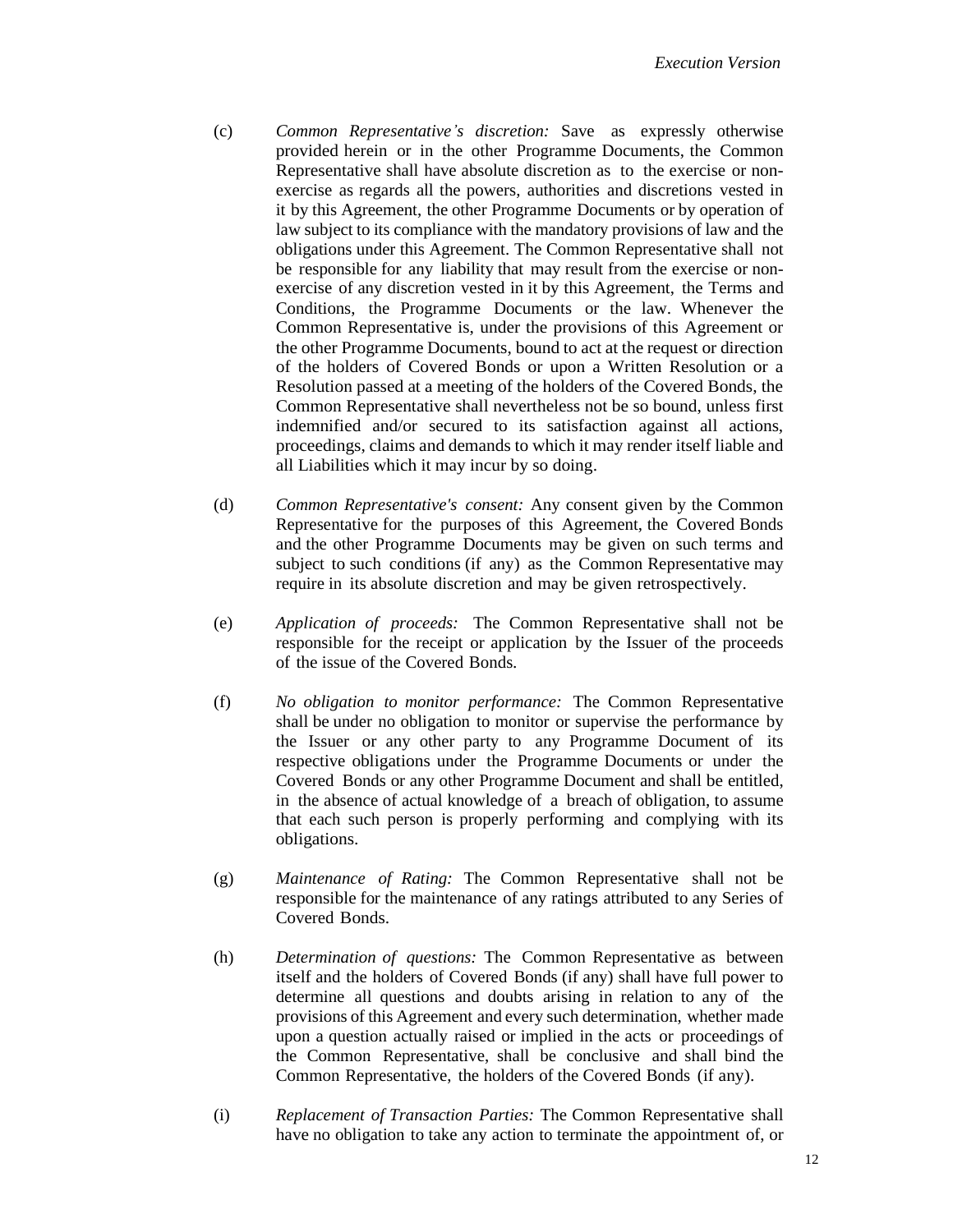to identify a replacement for, any of the parties to any of the Programme Documents.

#### 6.3 **Financial matters**

- (a) *Expenditure by the Common Representative:* The Common Representative may refrain from taking any action or exercising any right, power, authority or discretion vested in it under this Agreement, any other Programme Document or from taking any action on behalf of the holders of Covered Bonds until it has been indemnified and/or secured to its satisfaction against any and all liabilities which might be brought, made or conferred against or suffered, incurred or sustained by it as a result (which may include payment on account). Nothing contained in this Agreement or the other Programme Documents shall require the Common Representative to expend or risk its own funds or otherwise incur any Liability in the performance of its duties or the exercise of any right, power, authority or discretion hereunder if it has grounds for believing the repayment of such funds or adequate indemnity against, or security for, such risk or liability is not reasonably assured to it;
- (b) *Deductions and withholdings:* Notwithstanding anything contained in this Agreement, to the extent required by applicable law, if the Common Representative is required to make any deduction or withholding from any distribution or payment made by it under this Agreement (other than in connection with its remuneration as provided for herein) or if the Common Representative is otherwise charged to, or may become liable to, tax as a consequence of performing its duties under this Agreement or the other Programme Documents, then the Common Representative shall be entitled to make such deduction or withholding or (as the case may be) to retain out of sums received by it an amount sufficient to discharge any liability to tax which relates to sums so received or distributed or to discharge any such other liability of the Common Representative to tax from the funds held by the Common Representative on the terms of this Agreement.
- (c) *Holder of Covered Bonds appraisal of financial condition:* Each holder of Covered Bonds shall be solely responsible for making its own independent appraisal of, and investigation into, the financial condition, creditworthiness, affairs, status and nature of the Issuer and the Common Representative shall not at any time have any responsibility for any such appraisal or investigation and no holder of Covered Bonds shall rely on the Common Representative in respect thereof.

#### 6.4 **Matters relating to the Cover Pool**

(a) *Reliance on title to the Cover Pool:* The Common Representative may accept without investigation or objection such right and title as the Issuer may have to any of the Cover Pool and shall not be bound or concerned to examine or enquire into or be liable for any defect or failure in the right or title of the Issuer to the Cover Pool whether such defect or failure was known to the Common Representative or might have been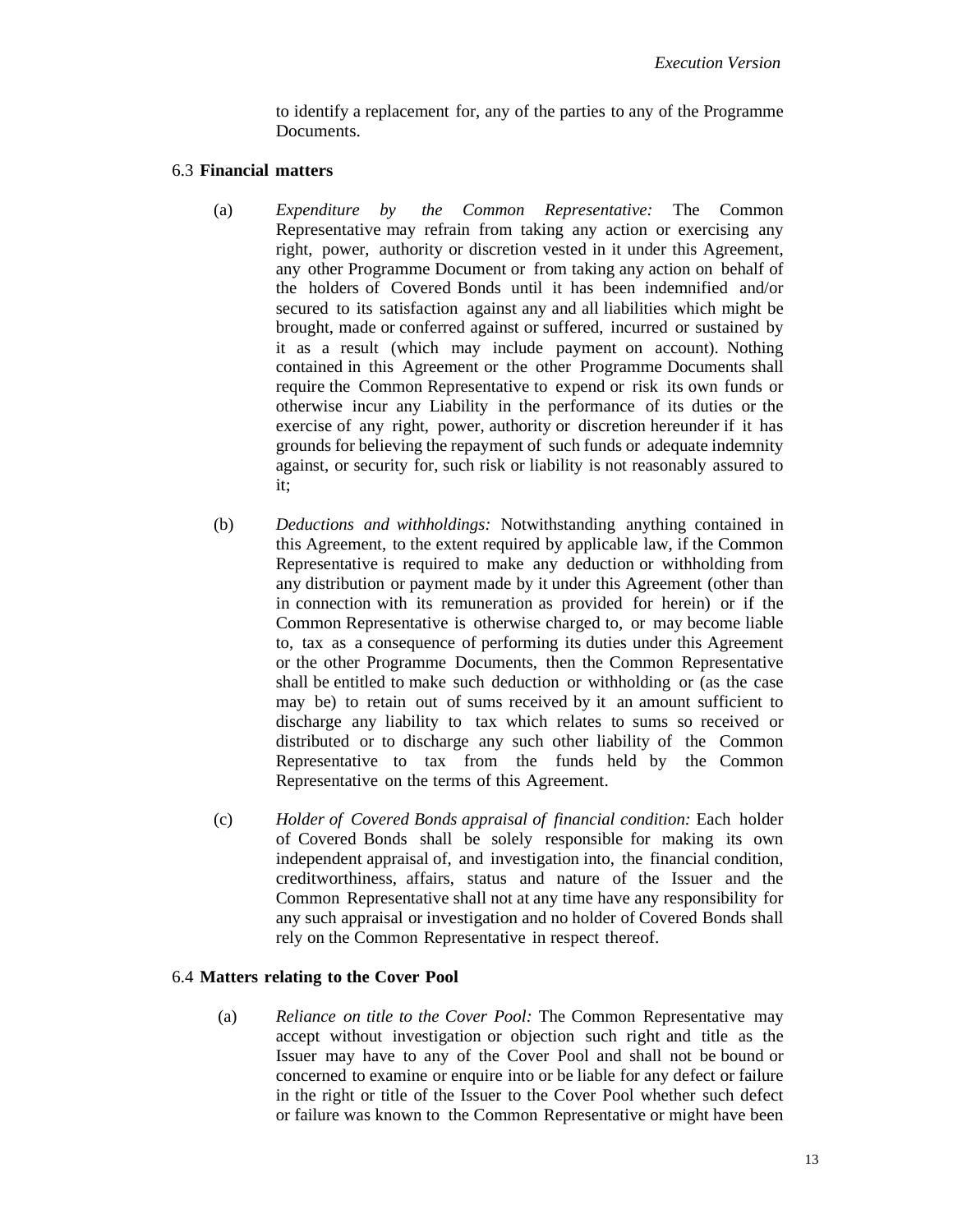discovered upon examination or enquiry and whether capable of remedy or not.

- (b) *Adequacy and compliance of the Cover Pool:* The Common Representative shall not be responsible for any unsuitability, inadequacy or unfitness of the Cover Pool to comply with the requirements set forth in the Covered Bonds Law or to meet the obligations of the Issuer under the Covered Bonds and shall not be obliged to make any investigation into, and shall be entitled to assume, the suitability, adequacy and fitness of the Cover Pool to comply with the requirements set forth in the Covered Bonds Law or to meet the obligations of the Issuer under the Covered Bonds.
- (c) *Monitoring:* The Common Representative shall not be responsible for investigating, monitoring or supervising the observance or performance by any person in respect of the Cover Pool.
- (d) *Insurance:* Without prejudice to the provisions of any Programme Document relating to insurance, the Common Representative shall not be under any obligation to insure any of the assets comprised in the Cover Pool or to require any other person to maintain any such insurance or monitor the adequacy of any such insurance and shall not be responsible for any liability which may be suffered by any person as a result of the lack of or inadequacy of any such insurance.

# 6.5 **Other rights**

- (a) *Common Representative may enter into financial transactions:* The Common Representative shall not, by reason of the representative position assumed hereunder, be in any way precluded from making any contracts or entering into any transactions in the ordinary course of business with the Issuer or any person or corporate body directly or indirectly associated with the Issuer or any other person, or from accepting the position of Common Representative of any other securities of the Issuer or such other party or any person or corporate body directly or indirectly associated with the Issuer or such other person. The Common Representative shall not be accountable to the holders of Covered Bonds, the Issuer, any person or body corporate directly or indirectly associated with the Issuer or any such other party to a Programme Document for any profit, fees, commissions, interest, discounts or share of brokerage earned, arising or resulting from any such contracts or transactions and the Common Representative shall be at liberty to retain the same for its or his own benefit;
- (b) *Agents*: To the extent permitted by applicable laws, the Common Representative may, in exercising the powers granted pursuant to this Agreement, instead of acting personally, employ and pay an agent on any terms, whether or not a lawyer or other professional person, to transact or conduct, or concur in transacting or conducting, any business and to do or concur in doing all acts required to be done by the Common Representative (including the receipt and payment of money) without prejudice of any liability of the Common Representative for the compliance with this Agreement and the Covered Bonds Law and of the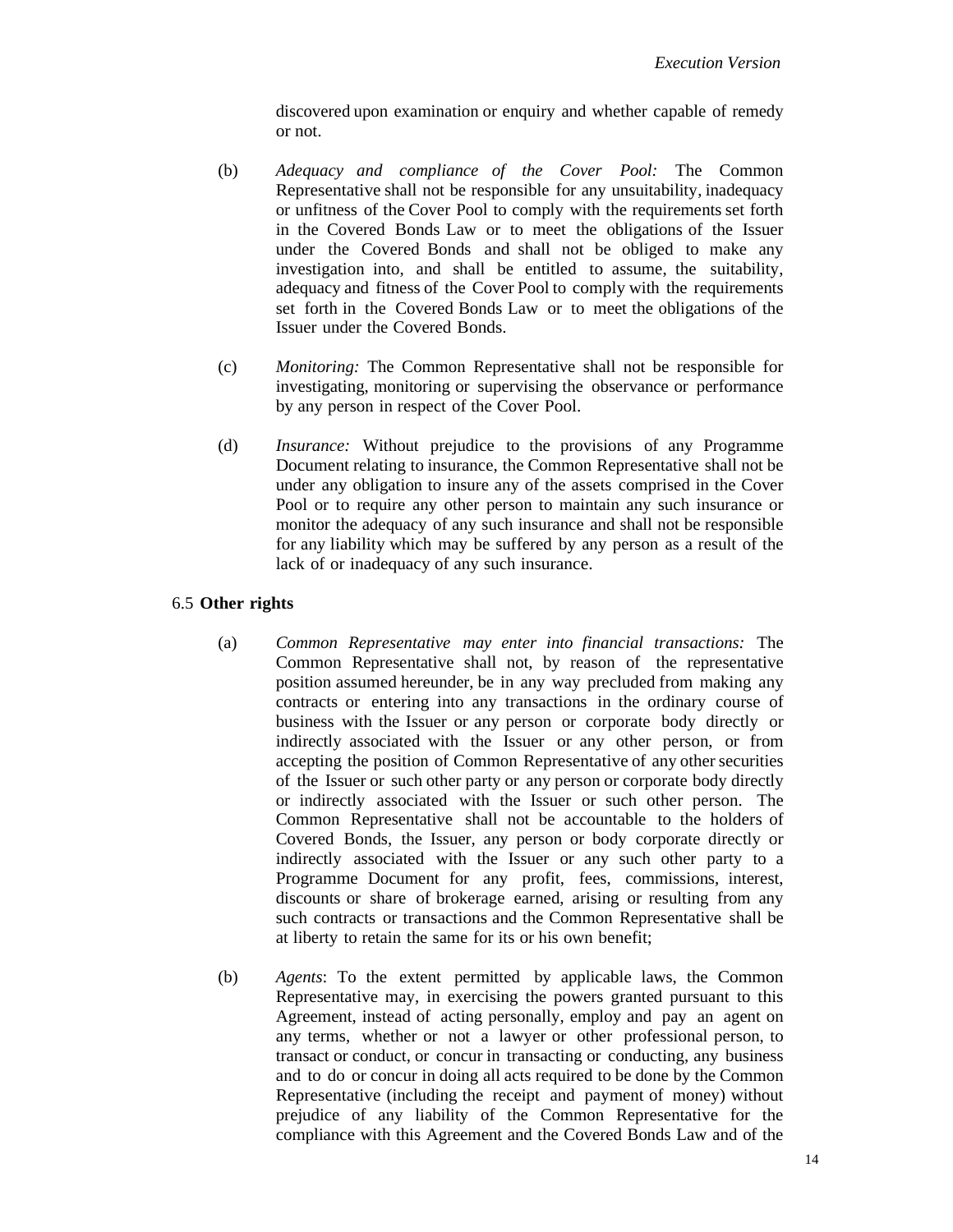obligation to supervise the proceedings or acts of any such agent. For the sake of clarity, any fees or other costs properly incurred arising from employing any such agent shall be borne by the Common Representative.

(c) *Delegation:* To the extent permitted by applicable laws, the Common Representative may, in the execution and exercise of all or any of the powers, authorities and discretions vested in it by this Agreement, the Terms and Conditions or any other Programme Document, act by responsible officers or a responsible officer for the time being of the Common Representative and the Common Representative may also whenever it thinks fit, whether by power of attorney or otherwise, delegate to any person or persons or fluctuating body of persons all or any of the powers, authorities and discretions vested in it by the Programme Documents. Any such delegation may be made upon such terms and conditions and subject to such regulations (including power to subdelegate with the consent of the Common Representative) as the Common Representative may think fit in the interests of the holders of Covered Bonds and will be without prejudice of any liability of the Common Representative for the compliance with this Agreement and the Covered Bonds Law and of the obligation to supervise the proceedings or acts of any such delegate or sub-delegate. For the sake of clarity, any fees or other costs properly incurred arising from any such delegation (or subdelegation) shall be borne by the Common Representative.

#### 6.6 **Common Representative liability**

Notwithstanding anything to the contrary in the Programme Documents or in the law, the Common Representative shall not be liable to any person for any matter or thing done or omitted to be done in any way in connection with or in relation to the Programme Documents save in relation to its own negligence ("*negligência*"), wilful default ("*dolo*") or fraud ("*fraude*") in the performance of its duties. Nothing in this clause shall have the Common Representative liable for minor errors (arithmetical, operational, among others) that are not essential to the performance of its services as Common Representative or, being essential, the Common Representative makes its best efforts to correct them.

# <span id="page-14-2"></span>**7. REMUNERATION**

- <span id="page-14-0"></span>7.1 *Normal Remuneration:* Subject to Clause 2.1, the Issuer shall pay to the Common Representative, if so agreed between the Issuer and the Common Representative, a remuneration for its services as Common Representative, such remuneration to be at such rate as may from time to time be agreed between the Issuer and the Common Representative. Any payments in respect of remuneration made by the Issuer or by a Substitute Credit Institution to the Common Representative will be made using the Cover Pool. For the avoidance of doubt, any remuneration or fees set forth in this Agreement shall only be due and payable as from the date on which Bondholders, S.L. is appointed as the common representative of the holders of the outstanding covered bonds issued under the Programme.
- <span id="page-14-1"></span>7.2 *Extra Remuneration:* In the event of the occurrence of an Insolvency Event or the Common Representative considering it expedient or necessary or being requested by the Issuer (or, if applicable, by any Substitute Credit Institution) to undertake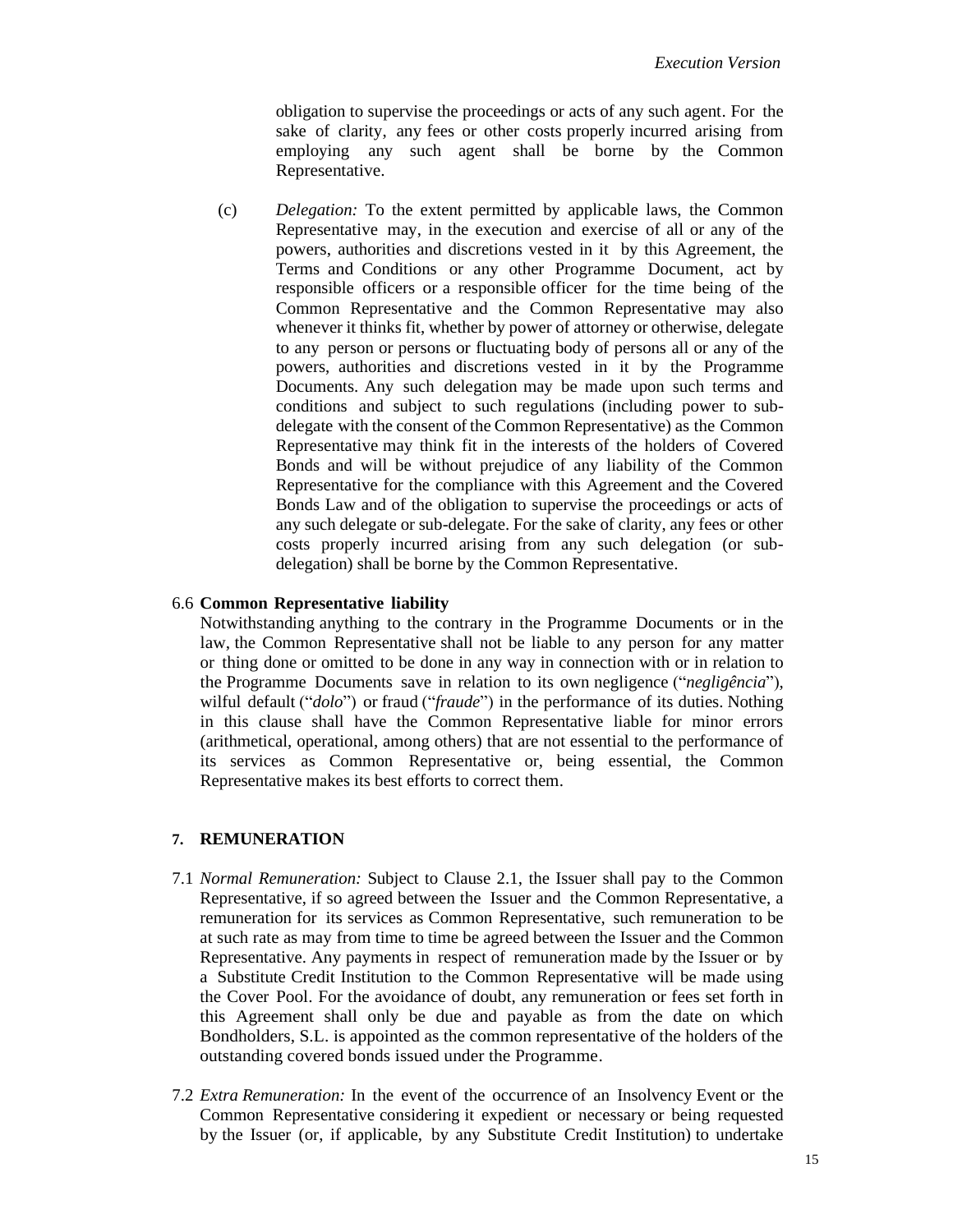duties which the Common Representative and the Issuer (or, if applicable, any Substitute Credit Institution) agree to be of an exceptional nature or otherwise outside the scope of the normal duties of the Common Representative under this Agreement, the Issuer (or if applicable, any such Substitute Credit Institution) shall pay to the Common Representative such additional remuneration as shall be agreed between them.

- 7.3 *Failure to agree:* In the event of the Common Representative and the Issuer failing to agree:
	- (a) under subclause [7.1,](#page-14-0) upon the amount of the remuneration; or
	- (b) under subclause [7.2,](#page-14-1) upon whether duties shall be of an exceptional nature or otherwise outside the scope of the normal duties of the Common Representative under this Agreement or upon any consequent additional remuneration,

such matters shall be determined by an investment bank (acting as an expert and not as an arbitrator) selected by the Common Representative and approved by the Issuer or, failing such approval, nominated (on the application of the Common Representative) by an independent accountant, being a partner in the Lisbon office of a major international accounting firm (the expenses involved in such nomination and the fees of such investment bank being payable by the Issuer) and the determination of any such investment bank shall be final and binding upon the Common Representative and the Issuer.

- <span id="page-15-0"></span>7.4 *Expenses:* Save as otherwise agreed between the Parties or as otherwise set forth in this Agreement or in the Schedules hereto, the Issuer shall also pay or discharge, on demand, all costs, charges and expenses documented and properly incurred by the Common Representative in relation to the preparation and execution of, the exercise of its powers and the performance of its duties under, and in any other manner in relation to, this Agreement, the Terms and Conditions and the other Programme Documents, including but not limited to reasonable legal expenses, expenses pertaining to the translation of documents into English language and their disclosure to the holders of the Covered Bonds, expenses due to or connected with the attendance of shareholders meetings, and any stamp, issue, registration, documentary and other taxes or duties paid or payable by the Common Representative in connection with any action taken or contemplated by or on behalf of the Common Representative for enforcing, or reasonable expenses incurred in order to resolve any doubt concerning, or for any other purpose in relation to, this Agreement, the Terms and Conditions or the other Programme Documents. To the extent that any information, communication or notice provided to the Common Representative is not in English, or English translations thereof have not been provided, the Common Representative shall be entitled to obtain translation thereof, the cost of such translation to be borne by the Issuer.
- 7.5 *Indemnity:* The Issuer covenants with and undertakes to the Common Representative to indemnify the Common Representative on demand against any Liabilities which are properly incurred in the exercise of its role (other than those Liabilities which have resulted from the Common Representative's liability in the performance of its duties on the terms set out in clause 6.6 of this Agreement) and are duly documented by the Common Representative or any other person appointed by the Common Representative under this Agreement to whom any power, authority or discretion may be delegated by the Common Representative in the execution, or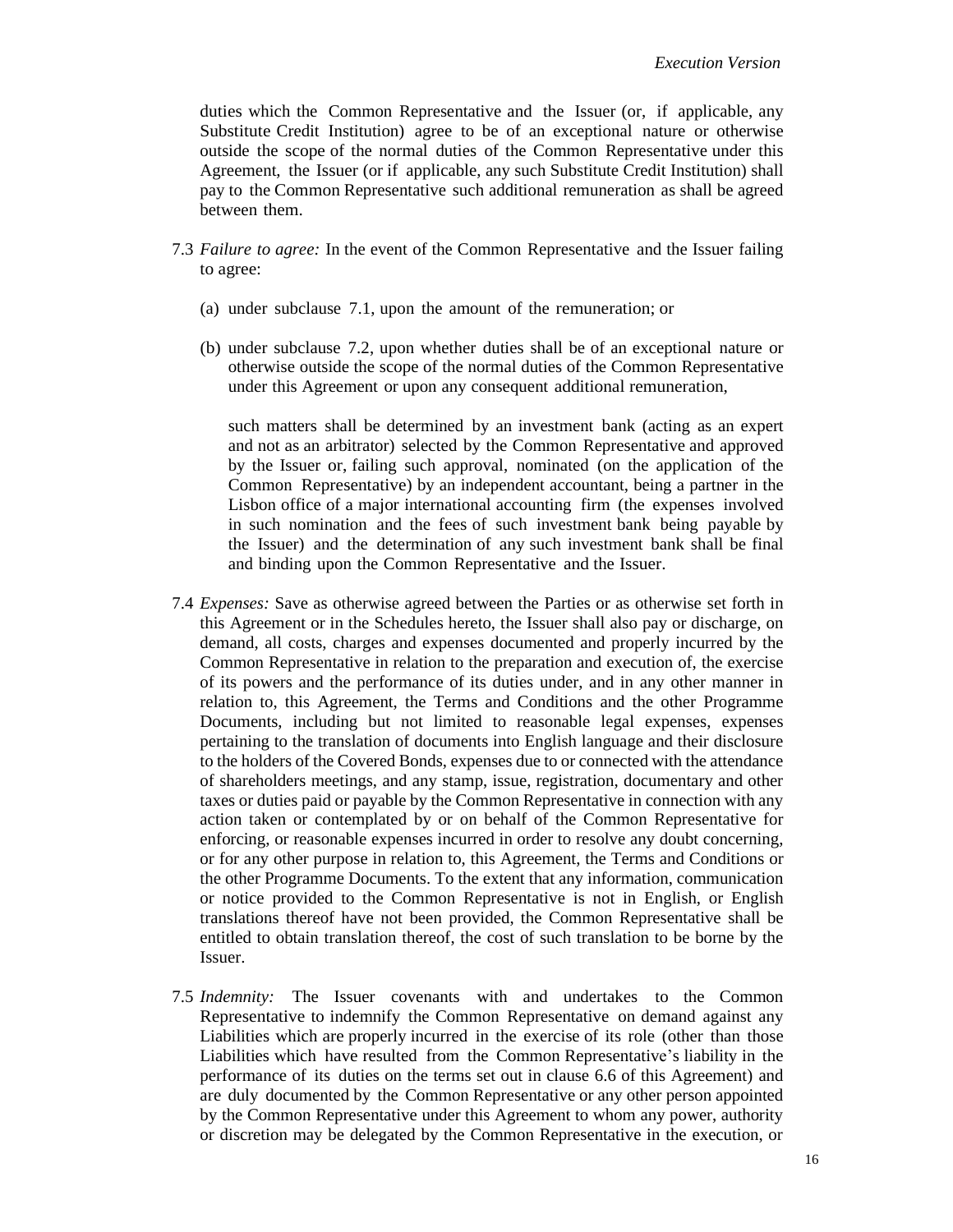the purported execution, of the powers, authorities and discretions vested in it by this Agreement, in, or in connection with:

- (a) the performance of the terms of this Agreement;
- (b) anything done by the Common Representative (or any other person appointed by the Common Representative) under this Agreement, the Terms and Conditions or any other Programme Document;
- (c) the exercise or attempted exercise by or on the behalf of the Common Representative (or any other person appointed by the Common Representative) of any of the powers of the Common Representative or any other action taken by or on behalf of the Common Representative with a view to or in connection with enforcing any obligations of the Issuer under this Agreement, the Terms and Conditions or any other Programme Document.
- <span id="page-16-1"></span>7.6 *Payment of amounts due:* All amounts due and payable pursuant to Clauses [7.4](#page-15-0) (*Expenses*) and [7.8](#page-16-0) (*Priority of Indemnity*) shall be payable by the Issuer on the date specified in a demand by the Common Representative, such demand not to be unreasonably withheld or delayed.
- 7.7 *Discharges***:** Unless otherwise specifically stated in any discharge of this Agreement, the provisions of Clause [7](#page-14-2) (*Remuneration*) shall continue in full force and effect notwithstanding such discharge and whether or not the Common Representative is then the Common Representative of this Agreement.
- <span id="page-16-0"></span>7.8 *Priority of Indemnity:* Pursuant to Article 14.6 of the Covered Bonds Law, the Common Representative shall also benefit from the special creditor's privilege over the Cover Pool in respect of all payments due under subclauses [7.1](#page-14-0) to [7.6.](#page-16-1) If the funds comprised in the Cover Pool are insufficient to meet all the payments due to the Common Representative under subclauses [7.1](#page-14-0) to [7.6,](#page-16-1) the Issuer shall in any event be liable to make such payments and the Common Representative will have recourse against the Issuer in relation to any such payments.

# <span id="page-16-2"></span>**8. APPOINTMENT OF A COMMON REPRESENTATIVE**

In accordance with Article 14.5 of the Covered Bonds Law, the power of appointing a new common representative shall be vested in the holders of Covered Bonds and no person shall be appointed who shall not previously have been approved by a Resolution or Written Resolution of the holders of Covered Bonds. The holders of Covered Bonds may at any time, by means of a Resolution or Written Resolution, remove the Common Representative with cause and appoint a new common representative in accordance with this clause and the applicable laws. The removal of any Common Representative shall not become effective unless there shall be a Common Representative hereof in office after such removal. Without prejudice to the possibility of substitution or replacement, only one person or entity may hold office as Common Representative under this Agreement at any one time.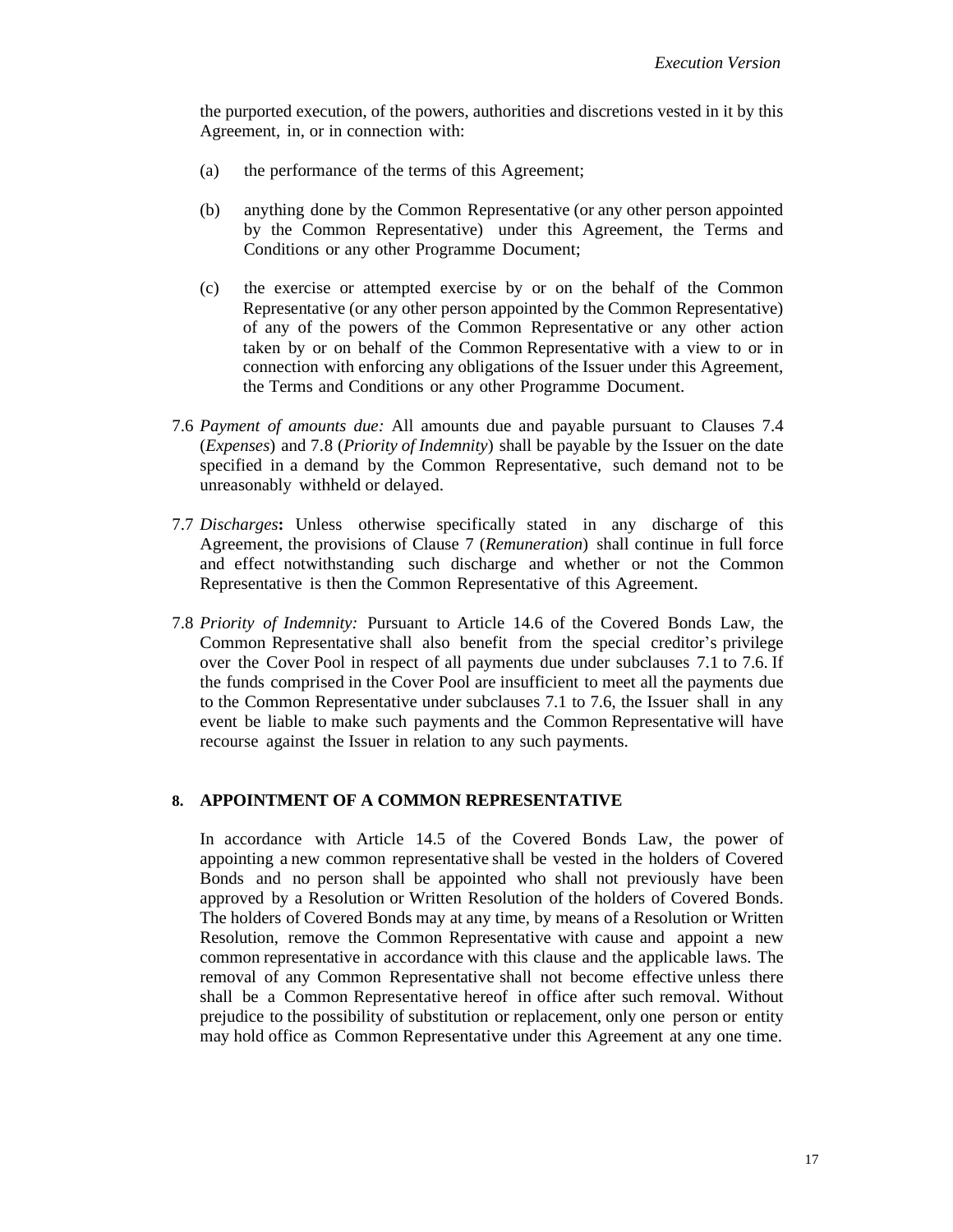## **9. NOTICE OF A NEW COMMON REPRESENTATIVE**

Upon becoming aware of any appointment of a new Common Representative, the Issuer shall, as soon as practicable thereafter, notify the Agent, the Paying Agents and the holders of Covered Bonds in accordance with the Terms and Conditions.

### **10. RETIREMENT OF COMMON REPRESENTATIVE**

Any Common Representative for the time being appointed in accordance with this Agreement may retire at any time upon giving not less than three calendar months' notice in writing to the Issuer and the holders of Covered Bonds without assigning any reason therefor and without being responsible for any liabilities occasioned to the Issuer and the holders of Covered Bonds by such retirement. In the event of the Common Representative giving notice under this clause, the Issuer shall use its commercial reasonable endeavours to procure a new common representative to be appointed in accordance with clause [8.](#page-16-2) If a substitute has not been promptly appointed prior to the expiry of the three calendar months' notice period, the Common Representative shall convene a meeting of the holders of Covered Bonds for appointing a person as the new Common Representative and the retiring Common Representative shall be discharged from its obligations under this Agreement upon the date of such meeting.

#### **11. MERGER**

Any legal entity into which the Common Representative is merged or converted or any legal entity resulting from any merger with or conversion of the Common Representative shall, to the extent permitted by applicable law, be the successor to the Common Representative without any further formality.

# **12. POWERS ADDITIONAL**

The powers conferred by this Agreement upon the Common Representative shall be in addition to any powers which may from time to time be vested in it by general law or by the holder of any of the Covered Bonds.

# **13. COMMUNICATIONS**

13.1 *Methods of Communication*: All communications shall be e-mail, letter delivered by hand or by registered mail. Each communication shall be made to the relevant party at the e-mail address or address or telephone number and, in the case of a communication e-mail or letter, marked for the attention of the person(s) or department from time to time specified in writing by that party to the other for such purpose. The initial telephone number, telex number, fax number and person(s) or department so specified by each party are the following: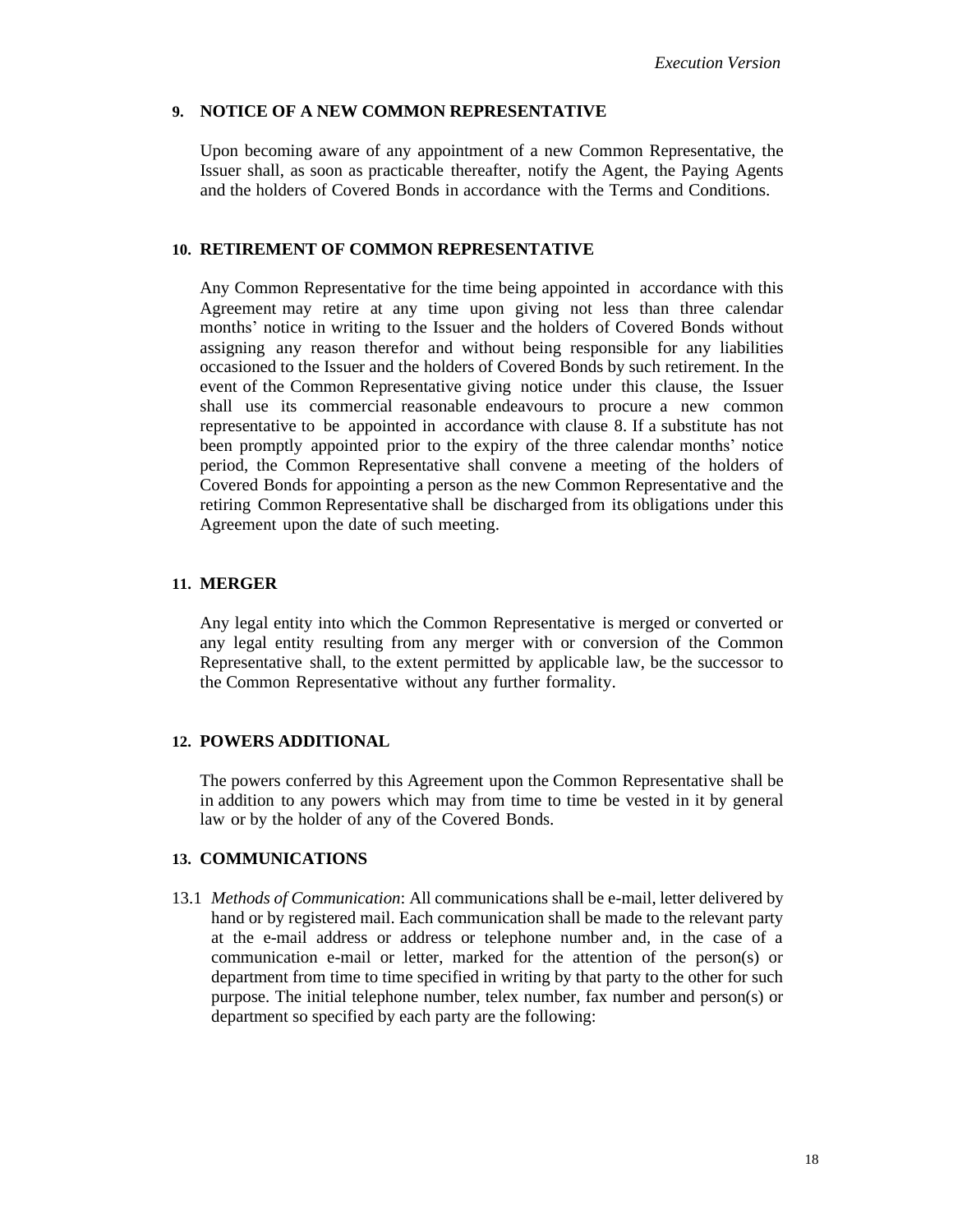The Issuer:

**Novo Banco, S.A.** Avenida da Liberdade, 195, 9<sup>th</sup> floor 1250-142 Lisboa Portugal Att.: Head of Funding (Treasury and Financial Department) Tel: (+351) 213 109 595 Fax: (+351) 21 501 179 E-mail: [dtf.fundingmlt@novobanco.pt](mailto:dtf.fundingmlt@novobanco.pt)

The Common Representative:

#### **Bondholders, S.L.**

Avenida de Francia, 17 A 1 46023 Valencia (Spain) Att.: Common Representative Services Tel: +34 960 045 591 E-mail: [trustee@bondholders.com](mailto:trustee@bondholders.com)

- 13.2 *Deemed Receipt*: A communication shall be deemed received (if by e-mail) when an acknowledgement of receipt is received, or (if by letter) when delivered, in each case in the manner required by this clause. Every communication shall be irrevocable save in respect of any manifest error therein.
- 13.3 Any notice given under or in connection with this Agreement shall be in English. All other documents provided under or in connection with this Agreement shall be: (a) in English; or
	- (b)if not in English, accompanied by an English translation (except that, for official documents, a certified translation shall be provided) and, in this case, the English translation shall prevail unless the document is a statutory or other official document.

# **14. GOVERNING LAW**

This Agreement, as well as any non-contractual obligations arising out of or in connection with it, shall be governed by, and construed in accordance with, the laws of Portugal.

# **15. JURISDICTION**

The courts of Lisbon shall have exclusive jurisdiction to settle any disputes which may arise out of or in connection with this Agreement and accordingly any suit, action or proceedings (together referred to as "**Proceedings**") arising out of or in connection with this Agreement (including any Proceedings relating to any noncontractual obligations arising out of or in connection with this Agreement) may be brought in such courts, subject to mandatory applicable laws.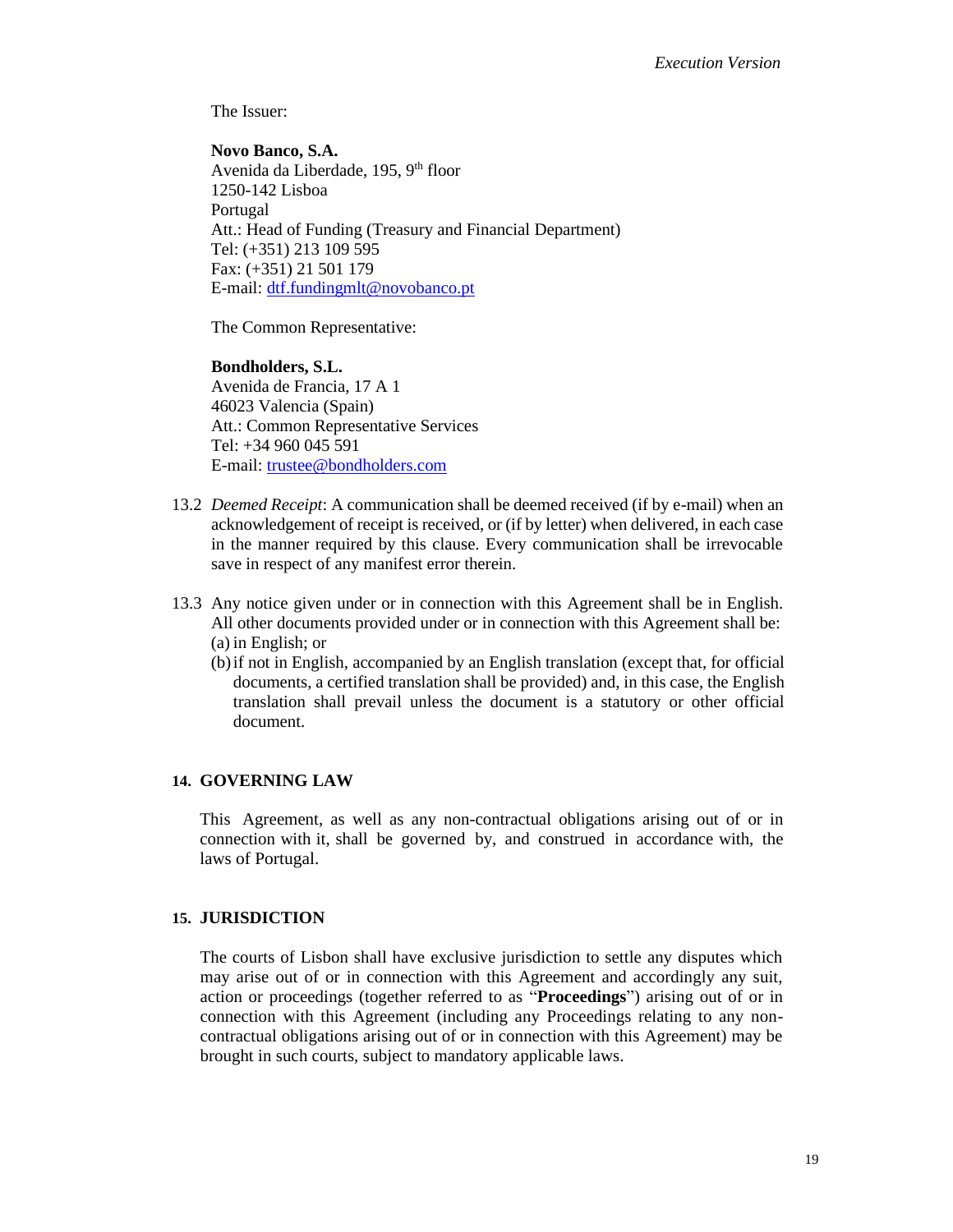# **SCHEDULE 1 PROVISIONS FOR MEETINGS OF HOLDERS OF THE COVERED BONDS**

*The provisions for meeting of holders of Covered Bonds are provided for (a) in the Portuguese Companies Code and (b) the provisions of this schedule.*

#### **1. CONVENING OF MEETING**

- 1.1 *Convening of meeting*: A meeting of holders of Covered Bonds (of a given Series or of all Series) may be convened by the Common Representative, at any time, or, if the Common Representative refuses to convene such a meeting or the meeting fails to be convened because the Common Representative is not appointed, by the chairman of the general meeting of the shareholders of the Issuer in accordance with Article 355 of the Portuguese Companies Code.
- 1.2 *Convening of meeting by holders of Covered Bonds*: If the Common Representative and the chairman of the general meeting of the shareholders of the Issuer refuse to convene a meeting, the holders of Covered Bonds holding not less than five per cent. of the aggregate principal amount of the Covered Bonds of a series may require that the meeting of holders of Covered Bonds be judicially convened, in accordance with Article 355.3 of the Portuguese Companies Code.
- 1.3 *Convening of meeting by the Common Representative*: The Common Representative may convene a meeting of holders of Covered Bonds at any time and the Common Representative shall be obliged to do so, subject to it being indemnified and/or secured to its satisfaction, upon the request in writing of holders of Covered Bonds representing not less than five per cent. of the aggregate principal amount of the Covered Bonds of a series then outstanding. Every meeting of holders of Covered Bonds shall be held on the date, and at the time and place, approved by the Common Representative in the notice for such meeting of holders of Covered Bonds.

# **2. NOTICE**

- 2.1 *Notice period and notice details:* For the purposes of convening a meeting of holders of Covered Bonds, the Common Representative or the chairman of the general meeting of shareholders of the Issuer shall give all holders of Covered Bonds a call notice at least 30 days (as per Article 377.4 of the Portuguese Companies Code, applicable ex vi Article 355.2 of the same Code) prior to the date of such meeting of holders of Covered Bonds, in accordance with the applicable laws and regulations and, for as long as the Covered Bonds are held through Interbolsa and/or Euroclear or Clearstream, Luxembourg, in accordance with the applicable procedures of Interbolsa and/or Euroclear or Clearstream, Luxembourg (as applicable). Such notice shall contain the full identification details of the Issuer, shall specify the date, time, place and agenda of the meeting of holders of Covered Bonds and be disclosed in accordance with the provisions of article 167 of the Portuguese Companies Code and/or the legal or regulatory provisions that may substitute or supplement it.
- 2.2 *Notice of proposed resolutions*: A notice calling for a meeting of holders of Covered Bonds shall set out the full text of any Resolutions to be approved unless the Common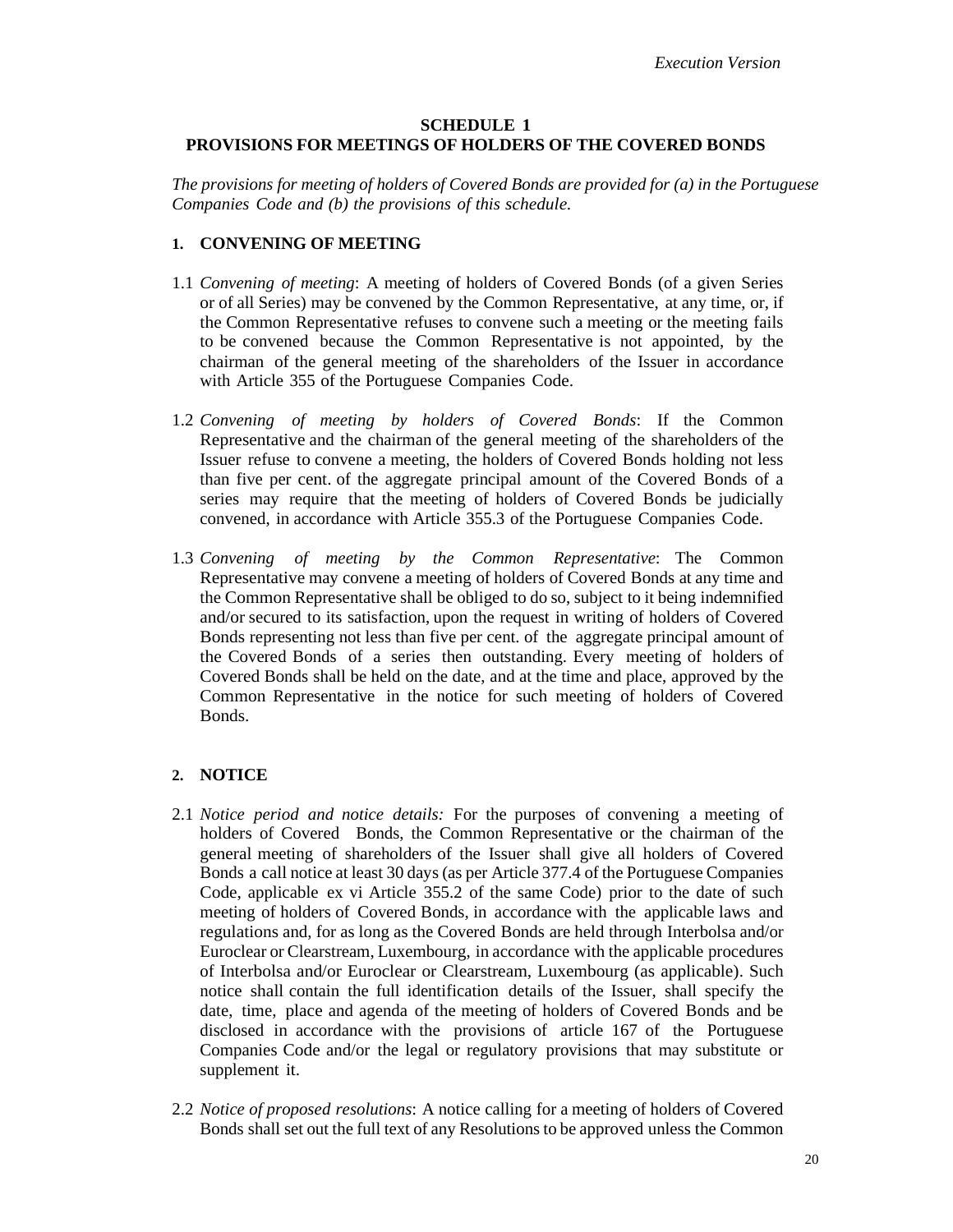Representative agrees that such notice shall instead specify the nature of the Resolutions without including the full text. Such notice shall make reference, in relation to the Issuer, to the matters set out in Article 171 of the Portuguese Companies Code including the place, date and the time for the meeting as well as the nature of the meeting (of joint orseparate series) and any requirements for the exercise of voting rights.

2.3 *Operational Procedures*: In the notice of relevant meeting of holders of Covered Bonds, the Common Representative shall, in addition to other legally required items, provide information on the procedures that the holders of Covered Bonds need to comply with in order to be represented and participate at the holders of Covered Bonds meeting, notably, in relation to voting by proxy, by stating where the form of mandate letter is available, or by including said form of mandate letter as an attachment to the notice. The Common Representative may determine the applicable operational procedures, which shall prevail over any other general applicable operational procedure established in this Agreement, provided that they (i) do not breach any mandatory legal provision or any of the Terms and Conditions, (ii) promote the participation in the meeting of holders of Covered Bonds and (iii) are in accordance with the market practices. As such, where a meeting of holders of Covered Bonds requires operational systems and procedures which are not offered by the Common Representative such as the role of the tabulation agent for clearing system instructions relating to a noteholder meeting, tender or exchange process, the Common Representative, without prejudice of its rights and obligations under this Agreement, may submit a reasonably justified request to the Issuer to, with prior written consent of the Issuer, whose acceptance or rejection shall not be unreasonably withheld, and at Issuer's cost, resort to the support of third-party entities specialised in providing operational services in connection with meetings of stakeholders or similar activities.

# **3. CHAIRMAN**

The Common Representative (or any duly authorised representative thereof) will take the chair at any meeting of holders of Covered Bonds. If the Common Representative, or any duly authorised representative thereof, is not present within 15 minutes after the time fixed for the meeting of holders of Covered Bonds, the chairman of the Issuer's shareholders meeting shall take the chair of such meeting of the holders of the Covered Bonds. The Chairman of an adjourned meeting of holders of Covered Bonds need not be the same person as was the Chairman of the original meeting.

#### **4. QUORUM AND MAJORITIES**

- 4.1 *Quorum:* The quorum at any meeting of holders of Covered Bonds convened to vote on:
	- 4.1.1 a Resolution not regarding a Reserved Matter will be any person or persons holding, or representing holders of the Covered Bonds of the relevant series holding, whatever the Principal Amount Outstanding of the Covered Bonds then outstanding so held or represented in such series; or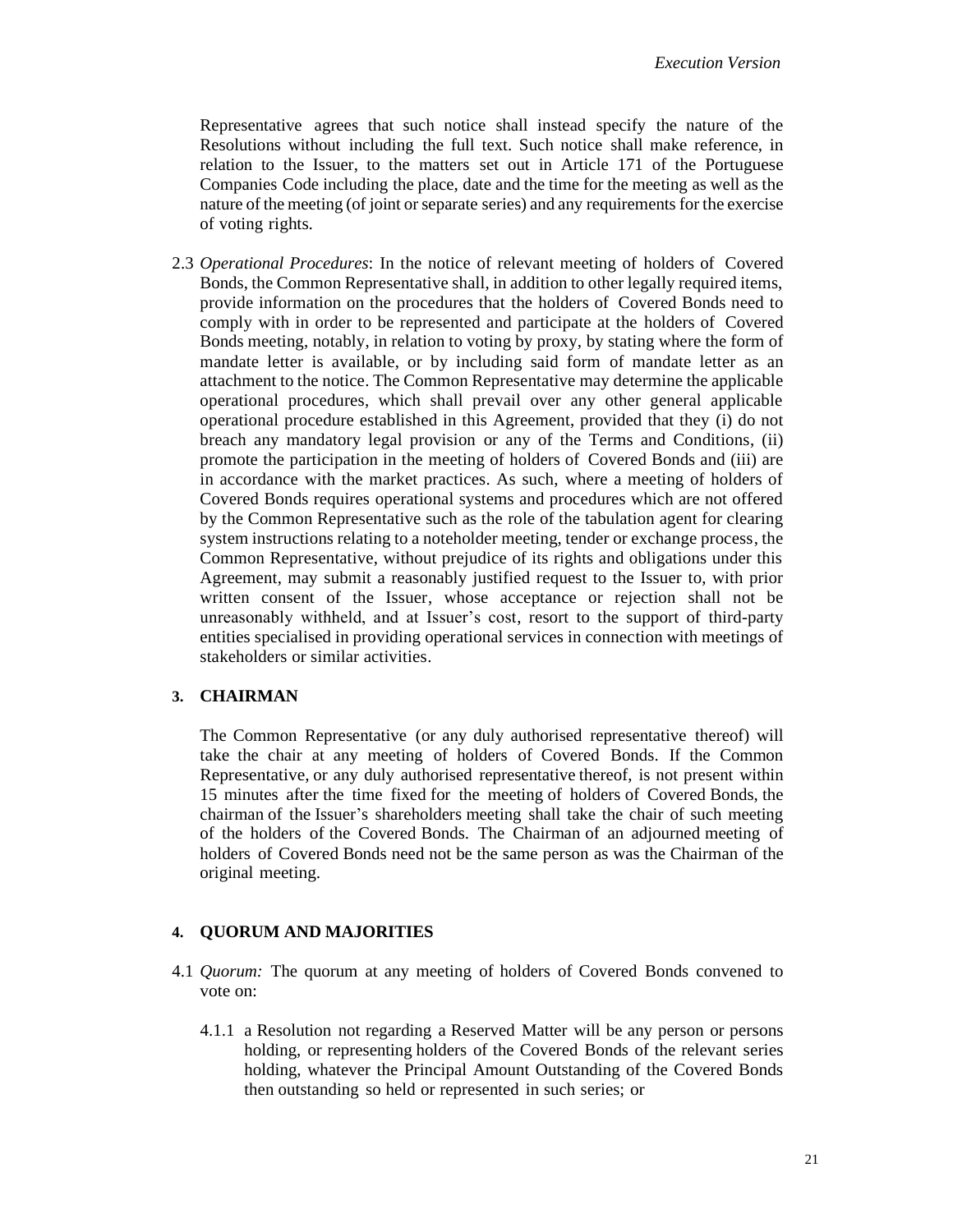- 4.1.2 a Resolution regarding a Reserved Matter of the Covered Bonds, will be any person or persons holding or representing at least 50 per cent. of the Principal Amount Outstanding of the Covered Bonds of the relevant series then outstanding or, at any adjourned meeting, any person being or representing holders of Covered Bonds of the relevant series, whatever the Principal Amount Outstanding of the Covered Bonds then outstanding so held or represented in such series.
- <span id="page-21-1"></span>4.2 *Majorities:* The majorities required to approve a Resolution at any meeting convened in accordance with these rules shall be:
	- 4.2.1 if in respect of a Resolution not regarding a Reserved Matter, the majority of the votes cast at the relevant meeting of holders of Covered Bonds; or
	- 4.2.2 if in respect of a Resolution regarding a Reserved Matter except for the one set out in [4.2.3](#page-21-0) below, at least 50 per cent. of the Principal Amount Outstanding of the Covered Bonds then outstanding or, at any adjourned meeting, 2/3 of the votes cast at the relevant meeting of holders of Covered Bonds; or
	- 4.2.3 if in respect of a Resolution regarding an increase in the obligations of the holders of Covered Bonds, all holders of the relevant Series of Covered Bonds.

# <span id="page-21-0"></span>**5. ADJOURNED MEETING**

The chairman may, and if directed by the majority of the votes cast at the relevant meeting of holders of Covered Bonds, shall adjourn such meeting from time to time and from place to place, but no business shall be transacted at any adjourned meeting except business which might lawfully have been transacted at the meeting from which the adjournment took place.

## **6. PARTICIPATION**

The following may attend and speak at a meeting of holders of Covered Bonds: (a) Voters; (b) representatives of the Issuer and the Common Representative; (c) the financial advisers of the Issuer and the Common Representative; (d) the legal counsel to the Issuer and the Common Representative; and (e) any other person approved by those present at the meeting of holders of Covered Bonds or by the Common Representative and any other person authorised by law.

# **7. VOTES**

Every Voter shall have one vote in respect of each holding of one Covered Bond, provided that where Covered Bonds are held by the Issuer or on its behalf, the voting rights inherent to such Covered Bonds will be not exercisable, except if the matter to be voted only affects, Series of Covered Bonds which are exclusively held by the Issuer or on its behalf.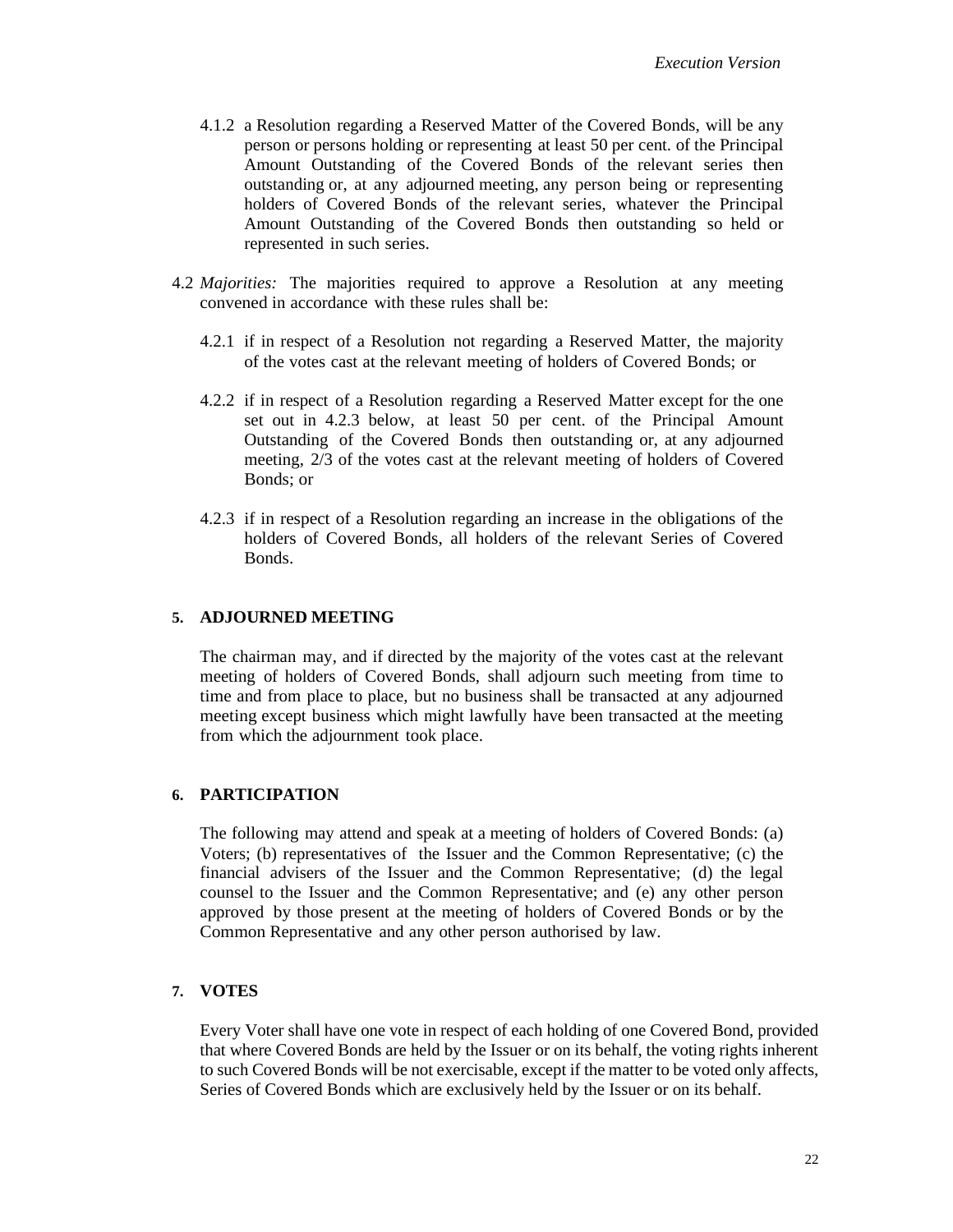# **8. VOTING CERTIFICATES AND PROXIES**

- <span id="page-22-0"></span>8.1 *Voting certificates*: Voting certificates may be obtained by each holder of a Covered Bond in accordance with the procedures and regulations of the Clearing System through which the Covered Bonds are held. So long as a voting certificate is valid, the bearer thereof or any proxy named in accordance with paragraph 8.2 below shall be deemed to be the holder of the Covered Bonds to which it relates for all purposes in connection with the meeting of holders of Covered Bonds.
- 8.2 *Voting by proxies*: Any holder of a Covered Bond may vote by proxy by issuing a mandate letter for such purpose addressed to the chairman of the relevant meeting of holders of Covered Bonds. Unless revoked and save as set out below, any appointment of a proxy in relation to a meeting of holders of Covered Bonds as described in paragrap[h 8.1](#page-22-0) above shall remain in force in relation to any resumption of such meeting following an adjournment. No such appointment of a proxy in relation to a meeting originally convened which has been adjourned for the lack of quorum shall remain in force in relation to such meeting when it is resumed, unless otherwise stated in the mandate letter. Any person appointed to vote at such a meeting must be re-appointed to vote at the meeting when it is resumed.

# **9. POWERS**

- 9.1 *Power of a meeting of holders of Covered Bonds:* Subject to paragraph [9.2,](#page-23-0) the holders of Covered Bonds present at any meeting of holders of Covered Bonds shall have the power (exercisable only by Resolution), without prejudice to any other powers conferred on it or any other person to:
	- (a) approve any Reserved Matter;
	- (b) approve any proposal by the Issuer or the Common Representative for any modification, abrogation, variation or compromise of any provisions of this Agreement or the Terms and Conditions or any arrangement in respect of the obligations of the Issuer under or in respect of the Covered Bonds;
	- (c) waive any breach or authorise any proposed breach by the Issuer of its obligations under or in respect of this Agreement, the Covered Bonds or the other Programme Documents or any act or omission which might otherwise constitute an Insolvency Event under the Covered Bonds;
	- (d) remove any common representative;
	- (e) approve the appointment of a new common representative;
	- (f) authorise any common representative (subject to it being indemnified and/or secured to its satisfaction) or any other person to execute all documents and do all things necessary to give effect to any Resolution;
	- (g) discharge or exonerate any common representative from any liability in respect of any act or omission for which it may become responsible under this Agreement or the Covered Bonds;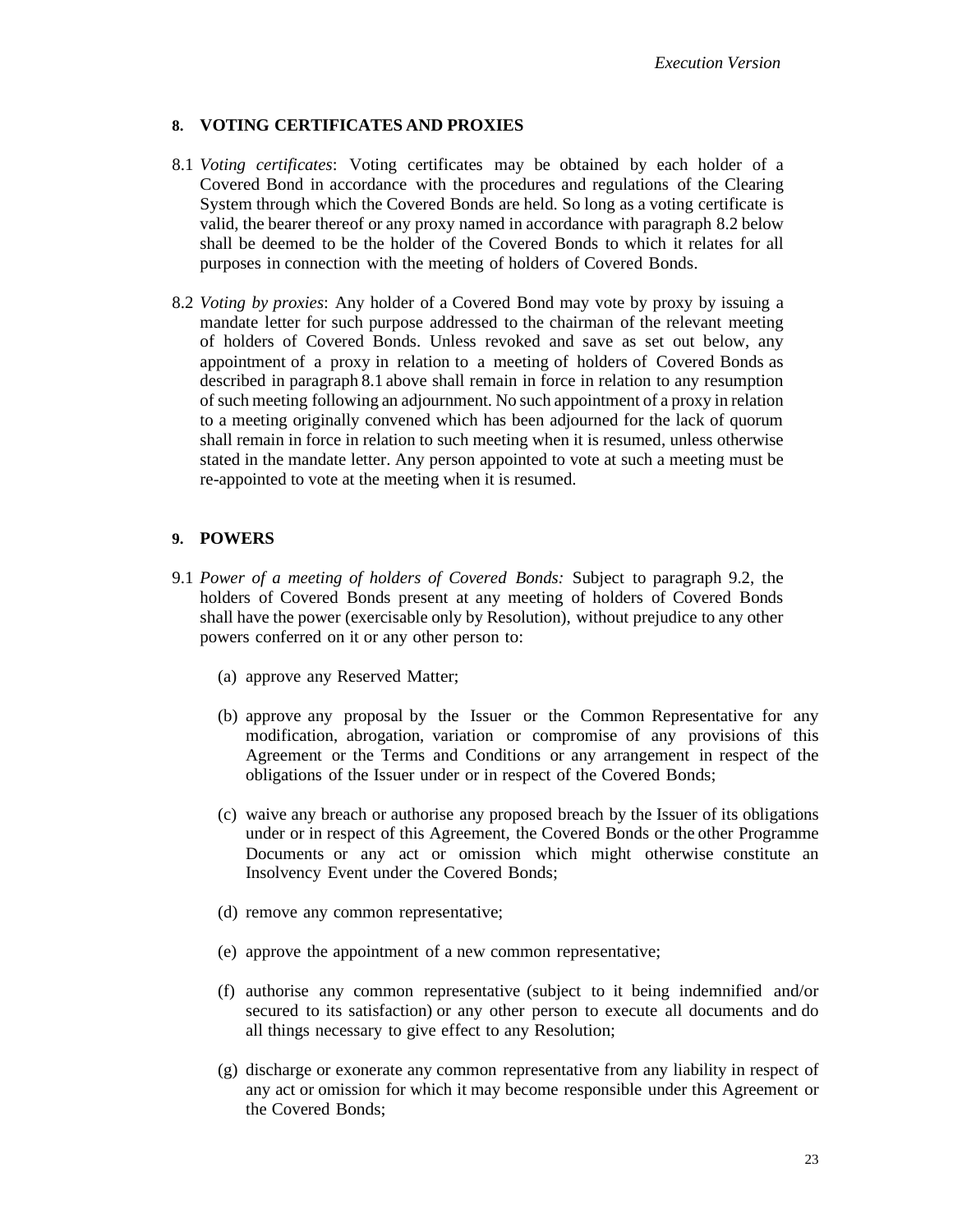- (h) give any other authorisation or approval which under this Agreement or the Covered Bonds is required to be given by Resolution;
- (i) appoint any persons as a committee to represent the interests of the holders of Covered Bonds and to confer upon such committee any powers which the holders of Covered Bonds could themselves exercise by Resolution; and
- (j) any matter reserved by law.
- <span id="page-23-0"></span>9.2 *Reserved Matters:* For the purposes of this schedule, "Reserved Matter" means any proposal: (i) to change any date fixed for payment of principal or interest in respect of the Covered Bonds of all or of a given Series; (ii) to reduce the amount of principal or interest due on any date in respect of the Covered Bonds of all or of a given Series or to alter the method of calculating the amount of any payment in respect of the Covered Bonds of all or of a given Series on redemption or maturity; (iii) to effect the exchange, conversion or substitution of the Covered Bonds of all or of a given Series into, shares, bonds or other obligations or securities of the Issuer or any other person or body corporate formed or to be formed; (iv) to change the currency in which amounts due in respect of the Covered Bonds of all or of a given Series are payable; (v) to alter the priority of payment of interest or principal in respect of the Covered Bonds of all or of a given Series; (vi) to amend this definition; or (vii) in relation to any matter required by law to be approved by the majorities set out in [4.2.2](#page-21-1) and [4.2.3.](#page-21-0)

#### **10. RESOLUTION BINDS ALL HOLDERS**

- 10.1 *Binding nature*: Subject to paragraph [10.2](#page-23-1) below, any Resolution passed at a meeting of holders of Covered Bonds duly convened and held in accordance with this *Agreement* shall be binding upon all holders of Covered Bonds (if applicable) of such Series, whether or not such holders are present at such meeting and whether or not such holders are voting at that meeting.
- <span id="page-23-1"></span>10.2 *Notice of voting results*: Notice of the result of every vote on a Resolution duly considered by the holders of Covered Bonds shall be published (at the expense of the Issuer) in accordance with the Terms and Conditions and given to the Agent and the Paying Agents (with a copy to the Issuer and the Common Representative) within 14 days of the conclusion of the meeting of holders of Covered Bonds.

#### **11. MINUTES**

Minutes of all Resolutions and proceedings at each meeting of holders of Covered Bonds shall be made. The chairman shall sign the minutes, which shall be prima facie evidence of the proceedings recorded therein. Unless and until the contrary is proved, every such meeting of holders of Covered Bonds in respect of the proceedings of which minutes have been summarised and signed shall be deemed to have been duly convened and held and all Resolutions passed or proceedings transacted at it to have been duly passed and transacted.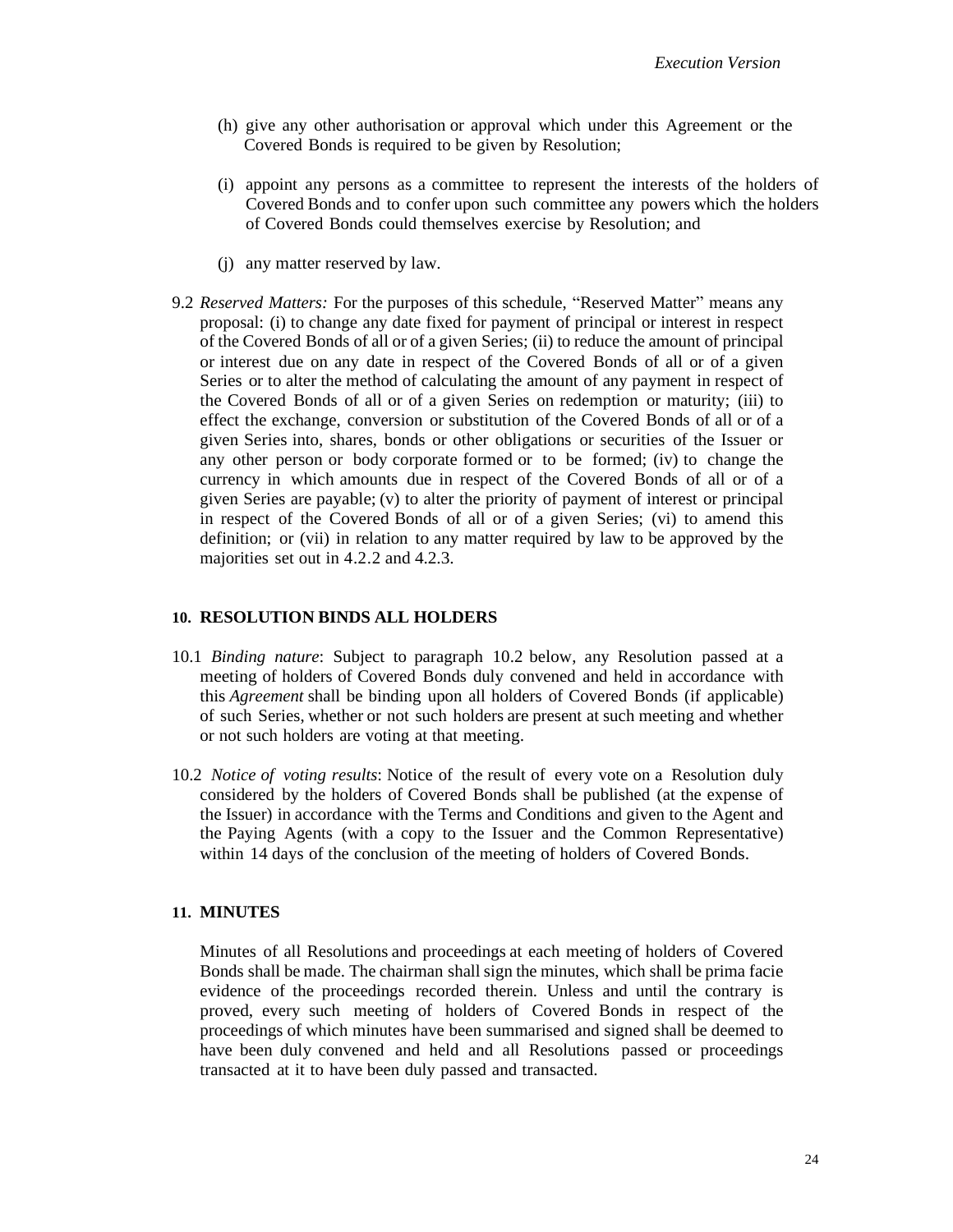# **12. WRITTEN RESOLUTION**

A resolution of holders of Covered Bonds may also be approved in the form of a Written Resolution.

# **13. JOINT MEETINGS**

Subject to the provisions of this Agreement, of Condition 12 in the Terms and Conditions and the other provisions of the Terms and Conditions, joint meetings of the holders of Covered Bonds of different Series may be held to consider the same Resolution and the provisions of this Schedule 1 shall apply *mutatis mutandis* thereto.

In connection with any meeting of the holders of Covered Bonds of more than one Series where such Covered Bonds are not denominated in euro, the nominal amount of the Covered Bonds of any Series not denominated in euro shall be converted into euro at the relevant exchange rate at the date of the meeting.

# **14. SEPARATE AND COMBINED MEETINGS OF SERIES OF HOLDERS OF THE COVERED BONDS**

The Common Representative shall have certain discretions regarding the constitution of meetings of holders of the Covered Bonds as set out below:

- 14.1 a Resolution which in the opinion of the Common Representative affects the Covered Bonds of only one Series shall be transacted at a separate meeting of the holders of the Covered Bonds of that Series;
- 14.2 a Resolution which in the opinion of the Common Representative affects the holders of Covered Bonds of more than one Series of Covered Bonds but does not give rise to an actual or potential conflict of interest between the holders of Covered Bonds of one Series of Covered Bonds and the holders of another Series of Covered Bonds may be transacted either at separate meetings of the holders of Covered Bonds of each such Series or at a single meeting of the holders of Covered Bonds of all such Covered Bonds as the Common Representative shall determine in its absolute discretion; and
- 14.3 a Resolution which in the opinion of the Common Representative affects the holders of Covered Bonds of more than one Series and gives rise to any actual or potential conflict of interest between the holders of Covered Bonds of one Series of Covered Bonds and the holders of Covered Bonds of any other Series of Covered Bonds shall be transacted at separate meetings of the holders of Covered Bonds of each such Series.

Notwithstanding the provisions of the preceding paragraphs, any Resolution to direct the Common Representative to accelerate the Covered Bonds pursuant to Condition 9 (Insolvency Event and Enforcement) in the Terms and Conditions or to direct the Common Representative to take any enforcement action shall only be capable of being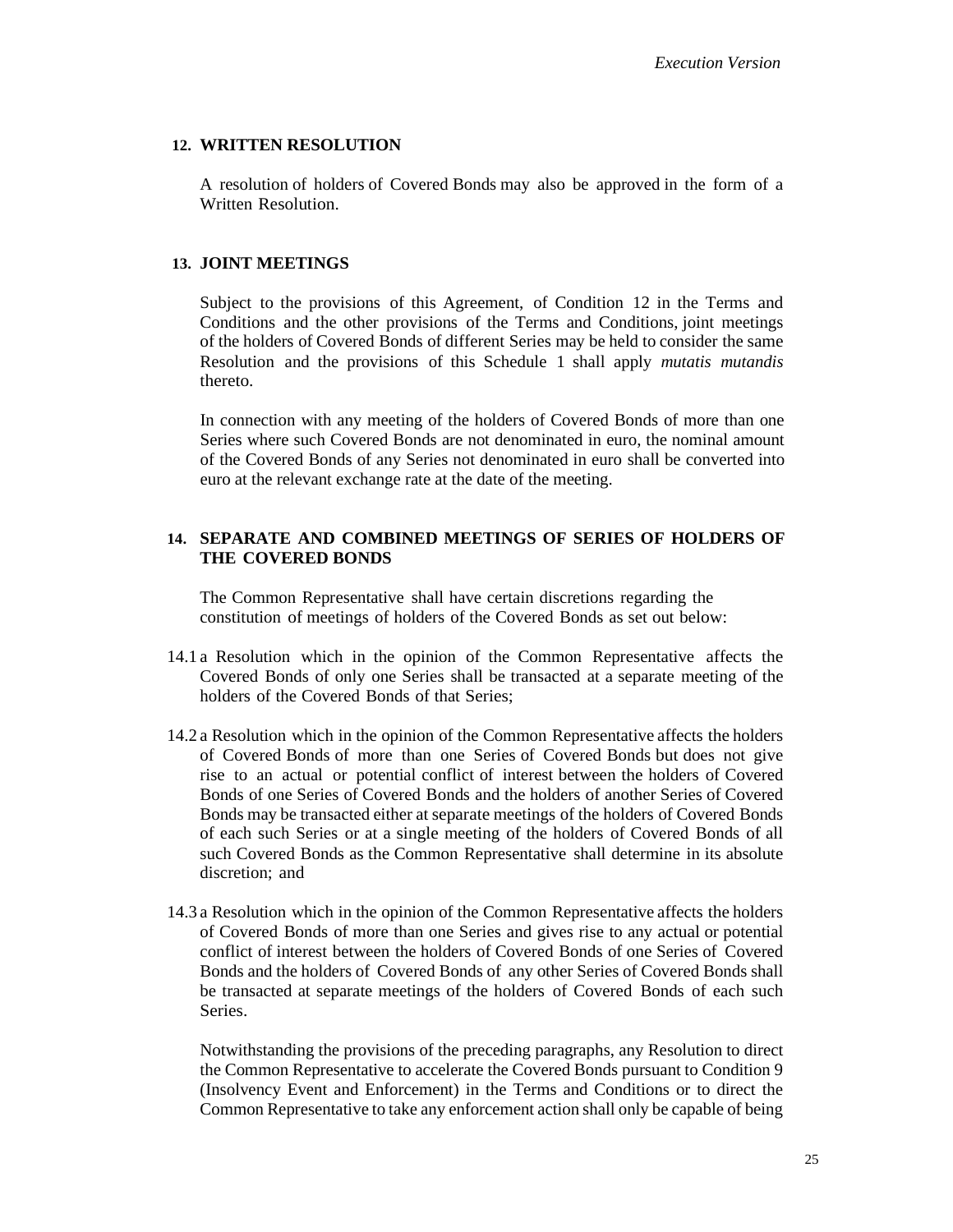passed at a single meeting of the holders of Covered Bonds of all Series then outstanding.

## **15. ADJOURNMENT FOR WANT OF QUORUM**

If within 15 minutes after the time fixed for any meeting a quorum is not present, then:

- (i) in the case of a meeting judicially convened by the holders of the Covered Bonds, it shall be dissolved; and
- (ii) in the case of any other meeting (unless the Issuer and the Common Representative otherwise agree), it shall be adjourned for such period as the Chairman decides (which shall be not less than 15 days and not more than 42 days) and to the Issuer's head office, provided that no meeting may be adjourned more than once for want of a quorum.

#### **16. NOTICE FOLLOWING ADJOURNMENT**

Paragraph 2 (*Notice*) shall apply to any meeting which is to be resumed after adjournment for want of a quorum save that:

- (a) 15 days' notice (exclusive of the day on which the notice is given and of the day on which the meeting is to be resumed) shall be sufficient; and
- (b) the notice shall specifically set out the quorum requirements that will apply when the meeting resumes.

It shall not be necessary to give notice of the resumption of a meeting that has been adjourned for any other reason.

# **17. NO OBLIGATION TO EXERCISE**

Unless applicable law and the procedures and regulations of Interbolsa or other applicable Clearing System require otherwise, a Voter shall not be obliged to vote at a meeting in respect of its whole holding of Covered Bonds, but if it participates or is represented at such meeting it shall be obliged to cast all the votes which it exercises in the same way.

[*Remainder of the page intentionally left blank*]